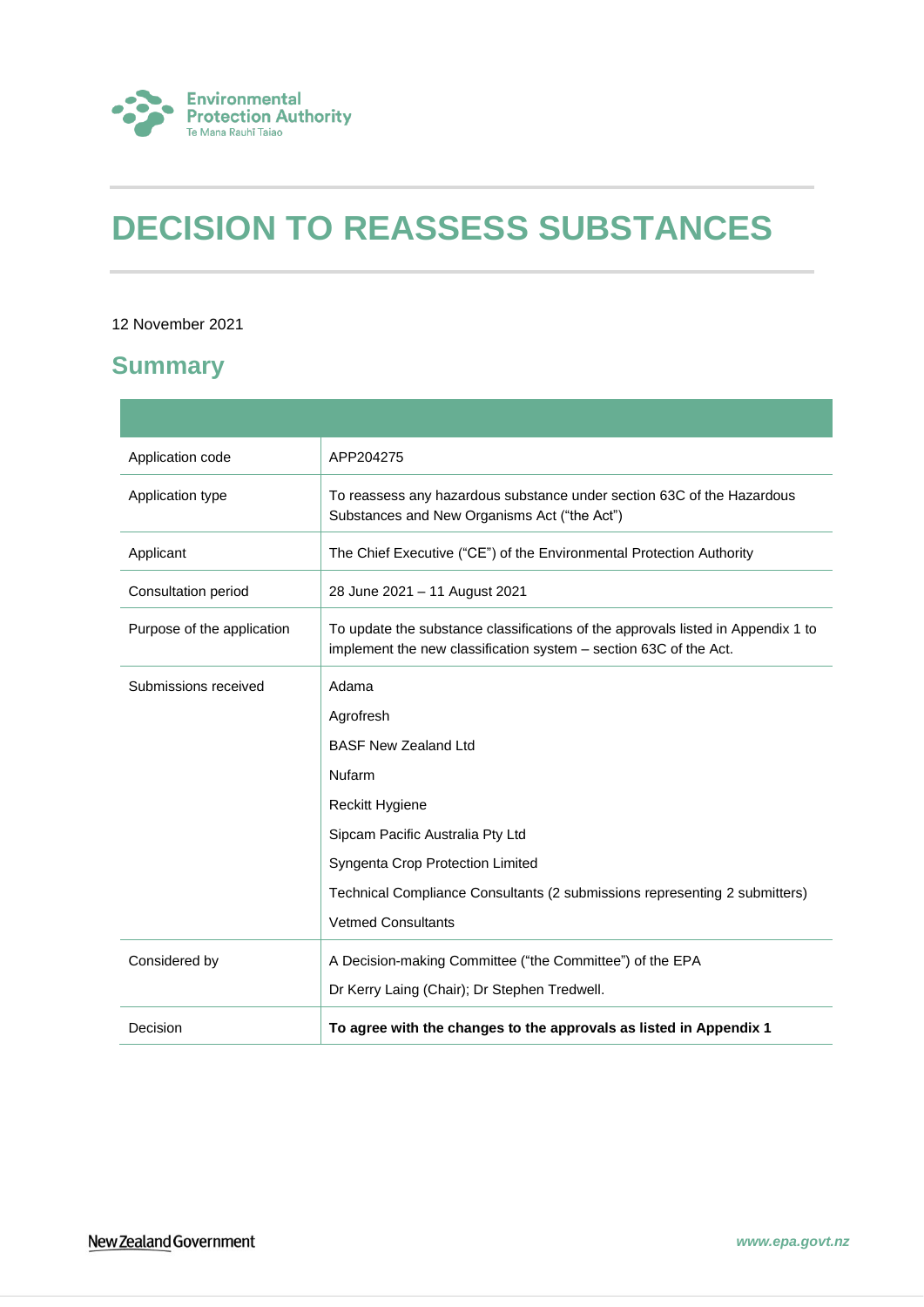## **Executive summary**

The Environmental Protection Authority (EPA) has updated New Zealand's hazardous substance classification system to incorporate elements of Revision 7 (2017) of the Globally Harmonized System of Classification and Labelling of Chemicals (GHS). This has been achieved by issuing the Hazardous Substances (Hazard Classification) Notice 2020.

This update will ensure New Zealand has an internationally-aligned classification system that facilitates trade and increases the effectiveness of chemical management under the Hazardous Substances and New Organisms Act 1996 (the Act).

The update of the classification system necessitates updating the hazard classifications of all existing approvals. Where there is a change to the hazard classification system under the Act, section 63C enables the updating of the approvals through the modified reassessment of the substances. This enables the EPA to vary the hazard classification of a substance, and vary controls and descriptions if required to give effect to the new classification system.

This decision document covers the reassessment of substances that were either approved or reassessed between 1 January 2020 and 29 April 2021.

In making a decision on whether to approve the reassessment of these substances, the Committee firstly took into account best international practices and standards for the safe management of hazardous substances, and considered all the effects associated with the reassessment, along with applying the sections in Part 2 of the Act.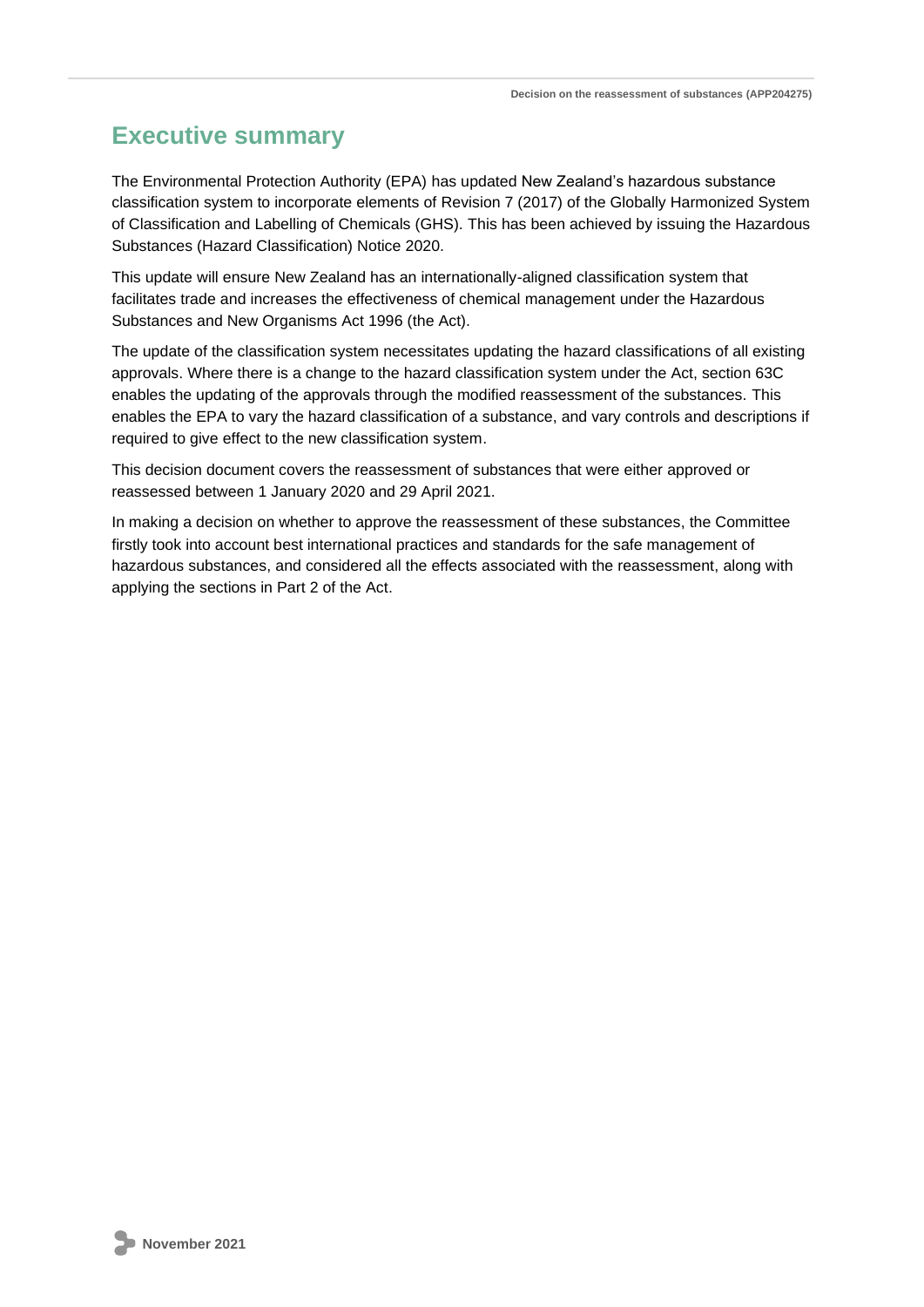## **1 Background**

- 1.1. As approved by the EPA Board, the EPA has updated New Zealand's hazardous substance classification system to incorporate elements of Revision 7 (2017) of the Globally Harmonized System of Classification and Labelling of Chemicals (GHS).
- 1.2. The GHS is an internationally-agreed system developed by the United Nations (UN) to classify chemicals and to communicate their hazards through labels and safety data sheets. Updating New Zealand's classification system will ensure New Zealand has an internationally-aligned classification system that facilitates trade and increases the effectiveness of chemicals management under the Act.
- 1.3. The updating of the classification system has required a new Hazard Classification Notice to be issued, updates to several other EPA notices<sup>1</sup>, and updates to all existing approvals to assign new hazard classifications in accordance with the Hazardous Substances (Hazard Classification) Notice 2020.
- 1.4. Where there is a change to the hazard classification system under the Act, section 63C enables the updating of approvals through the modified reassessment of the substances. This enables the EPA to vary the hazard classification of a substance, and vary controls and descriptions if required to give effect to the new classification system. There is no need for a decision on grounds under section 62 before using section 63C in this way.
- 1.5. The majority of substances approved or reassessed before 1 January 2020 were updated at time of the implementation of GHS on 30 April 2021.<sup>2</sup>
- 1.6. This decision document covers the reassessment of substances that were either approved or reassessed between 1 January 2020 and 29 April 2021. The full list of substances covered by this reassessment is included in Appendix 1 to this document.
- 1.7. In making a decision on whether to approve this reassessment of these substances, the Committee had to take into account best international practices and standards for the safe management of hazardous substances, and consider all the effects associated with the reassessment, and apply the Hazardous Substances and New Organisms (Methodology) Order 1998.
- 1.8. It was also necessary for the Committee to consider other relevant sections of the Act, namely sections 4 to 8. These sections are the purpose of the Act, the principles and matters to consider in order to achieve the purpose of the Act and the requirement to exercise caution when managing adverse effects and take into account the principles of the Treaty of Waitangi.

## **2 Consultation and notification**

## **Notification**

- 2.1 The General Manager Hazardous Substances and New Organisms decided to use the EPA's discretionary power in section 63C(4) of the Act to conduct a targeted consultation on this application.
- 2.2 The submission period began on 28 June 2021 and closed on 11 August 2021, which exceeded the required minimum statutory time frame of 30 working days.

<sup>&</sup>lt;sup>1</sup> EPA notices are approved by the EPA Board.

<sup>&</sup>lt;sup>2</sup> There are approximately 250 pre-January 2020 approvals that have not yet been reissued.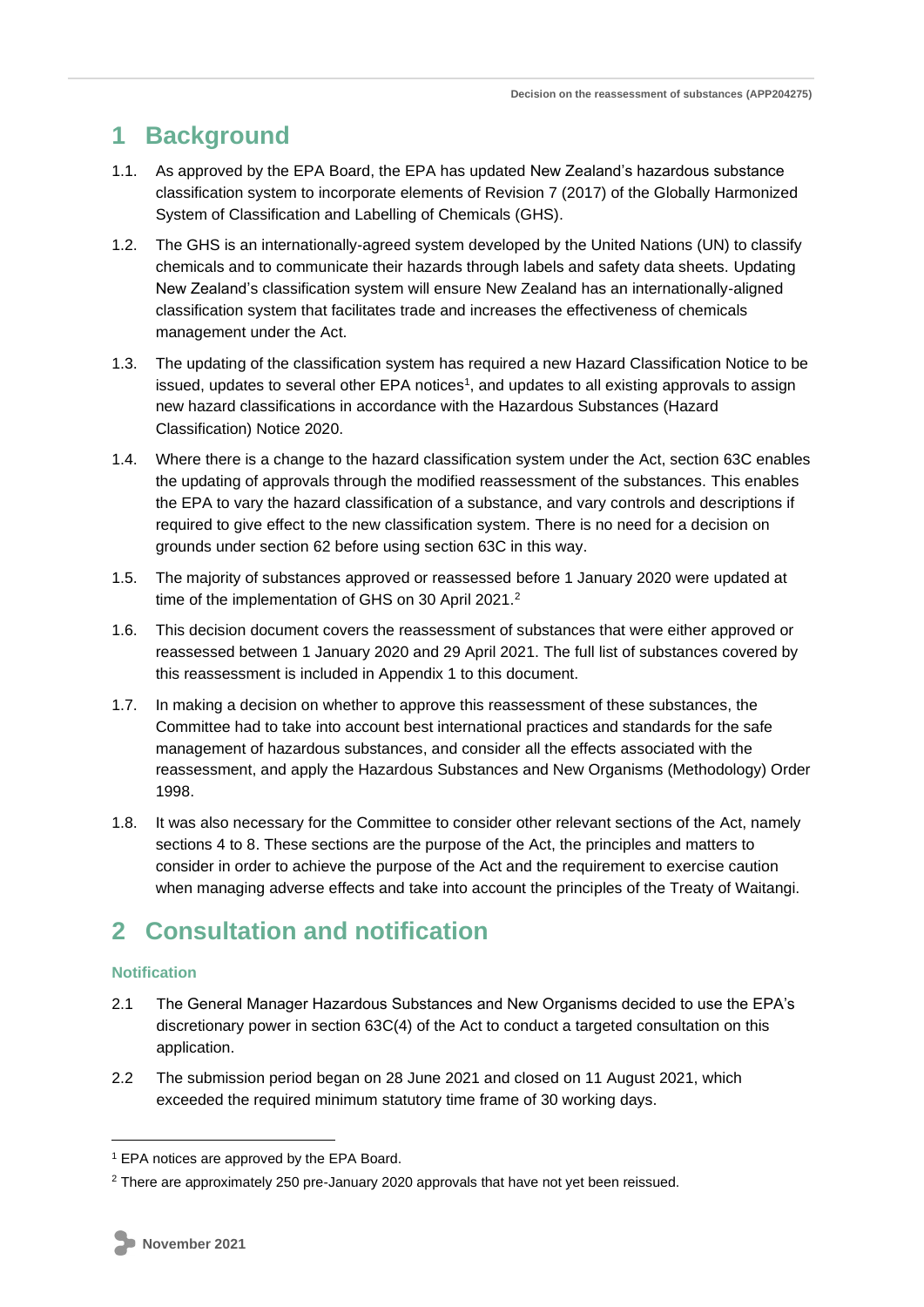2.3 The proposed new classifications provided in the consultation document were assigned solely on the basis of the substances current classification. No new hazard data or information was sought or assessed.

### **Response from other government agencies**

- 2.4 The Ministry for the Environment, WorkSafe New Zealand, and the Agricultural Compounds and Veterinary Medicines group (ACVM) of the Ministry for Primary Industries were advised of the consultation and notified of the submission period.
- 2.5 ACVM provided comments regarding this reassessment. They noted that consequential changes to the labels of trade name products registered under the ACVM Act could be incorporated by registrants at the same time as another label change to ease the processing workload. They also noted that there may be manufacturing requirements (such as changes to active ingredient specifications/impurities) that will result in consequential applications under the ACVM Act. However, they considered that their workload would not be significantly affected.
- 2.6 The Committee took these comments into account in making its decision.

### **Submissions**

- 2.7 Ten submissions were received regarding this reassessment. Seven submissions were in support of the proposed changes. One submitter disagreed with the classification change of a particular substance and two submitters raised issues with the wording change of the controls in two separate approval documents. Changes were made to two of the proposed approvals as a result.
- 2.8 The Committee took these submissions into account in making its decision and noted that the EPA update report responded to the issues raised.
- 2.9 One submitter requested a hearing. However, the EPA contacted them to address the issue raised and they have subsequently withdrawn their request.
- 2.10 The Committee noted that three statutory timeframes specified in section 59 of the Act have been exceeded, namely:
	- the time between formal receipt and notification of the application is greater than 10 working days (s 59(1)(a)); and
	- the time from the date of public notification for the receipt of submissions is greater than 30 working days (s  $59(1)(c)$ ); and
	- the time between the closing date for submissions and consideration is greater than 30 working days (s 59(1)(d))
- 2.11 The Committee considered that no submitters had been unduly prejudiced by these timeframe exceedances and, under their delegated authority, waived those timeframes under s 59(4).

## **3 Consideration**

## **Information available for consideration**

- 3.1 The information available to the Committee for consideration of this reassessment consisted of:
	- A correlation table mapping the previous HSNO alpha-numeric classifications to the new classifications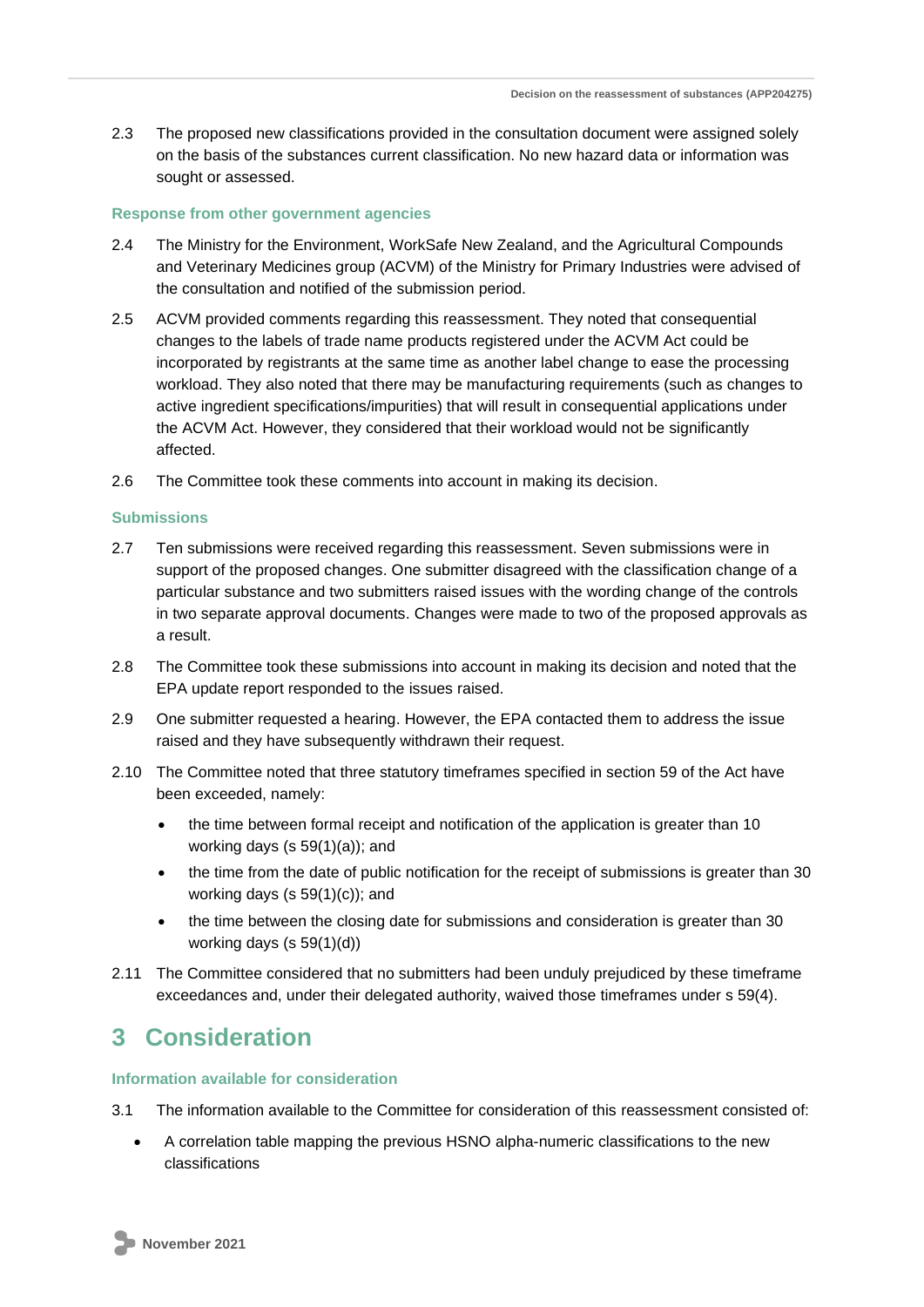- the list of all identified substances, their approval numbers and hazard classifications (both current and new)
- the Consultation Document
- the submissions
- the EPA Update Report
- 71 draft approval documents.
- 3.2 After considering all relevant information, the Committee decided that it had sufficient information to make a decision on this reassessment. Further comments on this information can be found below.

### **Hazard classifications**

- 3.3 A correlation table mapping the previous HSNO alpha-numeric classifications to the new classifications is provided in Appendix  $2.3$  Both the old and new classifications for each approval included in this decision document are provided in Appendix 1. The Committee noted that in some instances there were slight variations from the direct correlations in the table.
- 3.4 The Committee considered all of the available information provided in the consultation, the submissions, additional information, and the EPA Update Report.
- 3.5 The Committee was satisfied that the proposed changes to the hazard classifications and controls, with the revisions as noted in the EPA Update Report, should apply.

### **Assessment of effects associated with the reassessment**

- 3.6 The effects associated with this reassessment have been considered previously as part of the process to implement the GHS 7 hazard classification system.
- 3.7 The Committee considered that the change in hazard classifications of the substances will have no effect on the overall risks to human health for workers, bystanders, and the public as no material changes were made to the controls.
- 3.8 The Committee considered that the change in hazard classifications of the substances will have no effect on the risks to the environment, including potential impacts on native or valued species and/or ecosystems, as no material changes were made to the controls.
- 3.9 The Committee considered that there will be some economic benefits associated with the change to the hazard classifications of the substances, due to increased international alignment. Specifically the change allows the production of globally accepted labels and safety data sheets by New Zealand manufacturers and importers.
- 3.10 The Committee considered that any potential costs incurred by industry to make changes to their existing labels and safety data sheets to reflect the classification change, is mitigated by providing a sufficient period of time to update these items. The Committee noted that the transitional period currently provided for in the Hazardous Substances (Labelling) Notice 2017, Hazardous Substances (Safety Data Sheet) Notice 2017 and Hazardous Substances (Packaging) Notice 2017 has been extended until 30 April 2025.
- 3.11 The Committee considered that there will be no change to the effects of the substances on the relationship of Māori and their culture and traditions with their ancestral lands, water, sites, wāhi

<sup>&</sup>lt;sup>3</sup> The process of updating hazard classifications by mapping from HSNO to GHS is described in the consultation report.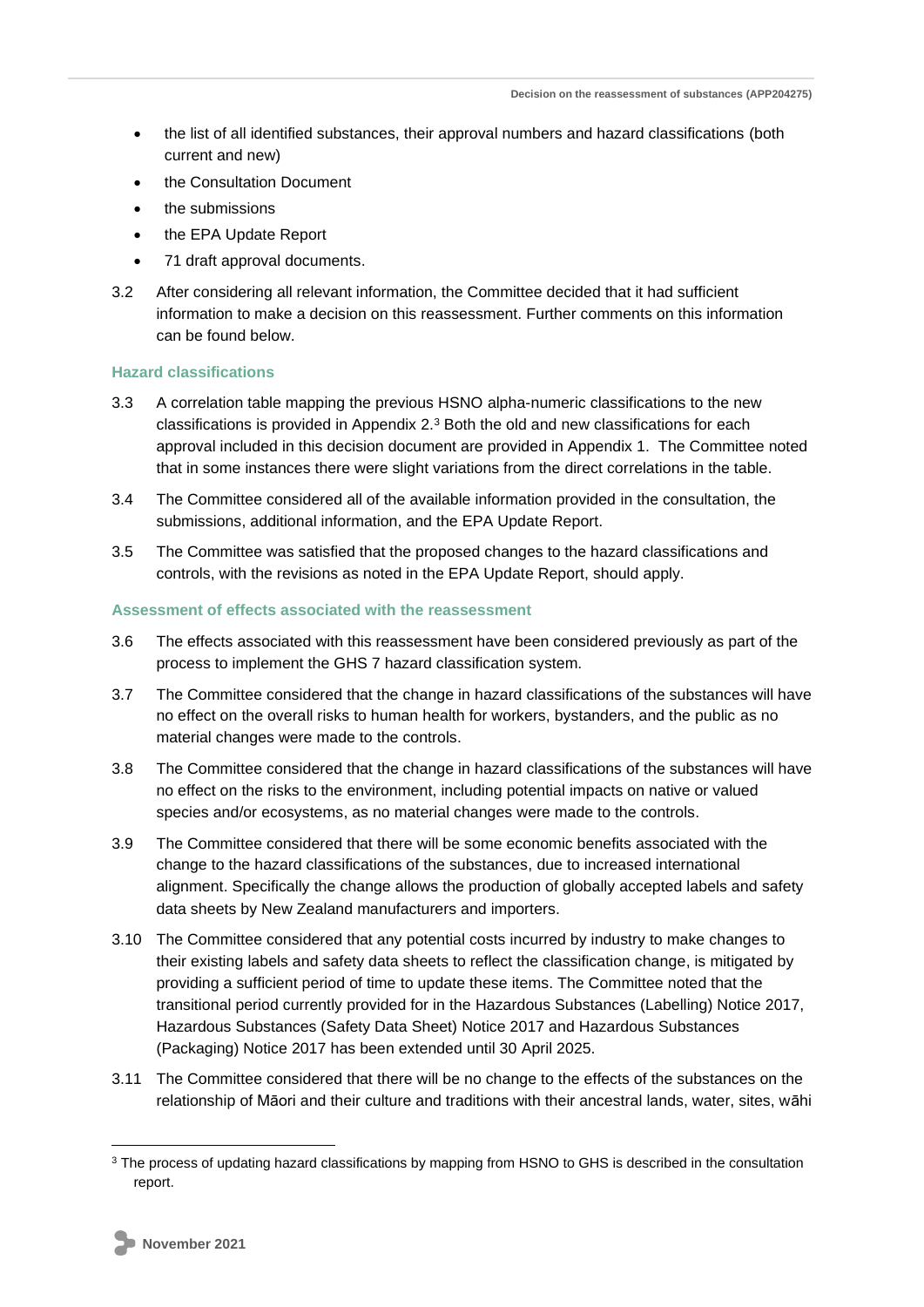tapu, valued flora and fauna and other taonga, and therefore these risks will be unchanged from those identified when the substances were originally approved.

- 3.12 The Committee considered that there are some positive effects on New Zealand's international obligations associated with the proposed change to the hazard classifications of the substances in terms of harmonising chemical classifications with other major jurisdictions. No other effects on any international obligations were identified.
- 3.13 Taking into account the effects identified above, the Committee considered that there was an overall positive effect in making the change to the hazard classifications of the approvals.

### **Best international practices and standards for the safe management of hazardous substances**

3.14 The GHS is recognised as representing best international practice and standards for the safe management of hazardous substances and has been adopted by more than 50 countries, including all of New Zealand's major trading partners. Therefore, applying the updated classifications to the hazardous substances captured by this reassessment will ensure that they are managed in accordance with international best practice and standards for the safe management of hazardous substances.

## **4 Conclusion and decision**

- 4.1 Pursuant to section 63C of the Act, the Committee considered this application to reassess the substance approvals identified in Appendix 1 to update their hazard classifications.
- 4.2 In making its decision, the Committee took into account best international practices and standards for the safe management of hazardous substances and all the effects associated with the reassessment, and applied the Hazardous Substances and New Organisms (Methodology) Order 1998.
- 4.3 The Committee has considered the matters raised in sections 4 to 8 of the Act, but, given the nature of the reassessment to apply the updated hazard classification is administrative, there are no further considerations required in order to achieve the purpose of the Act.
- 4.4 The Committee considered the changes to the approvals, to give effect to the change in the hazard classification system, were appropriate and, therefore, approved the application. This decision will have effect immediately.
- 4.5 The transitional provisions of the Labelling Notice, Safety Data Sheets Notice and Packaging Notice apply to these reassessed approvals for the transitional period which ends on 30 April 2025.



*Signed by:* **Date:** 

**Dr Kerry Laing Chair, Decision-making Committee Environmental Protection Authority**

**12 November 2021**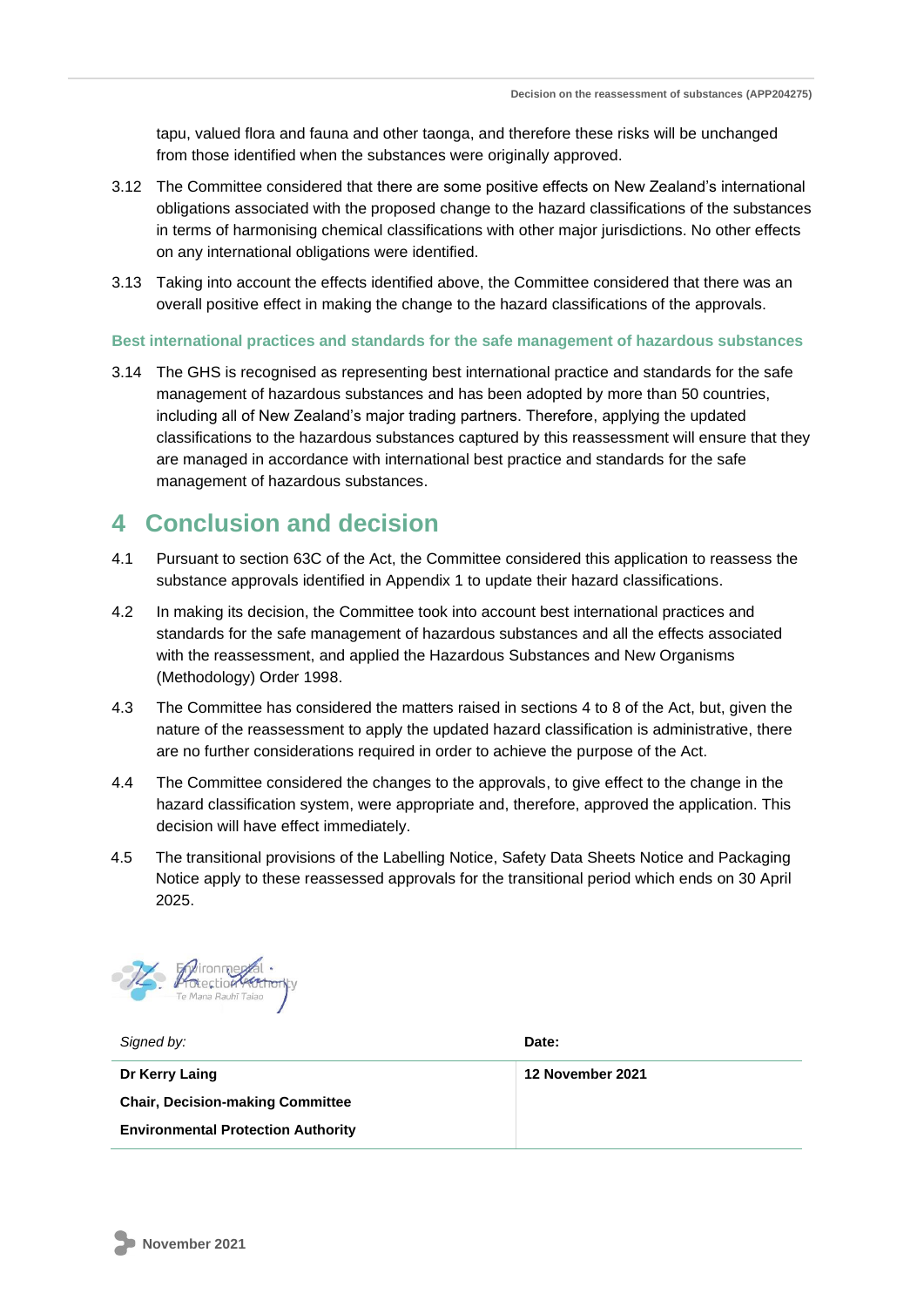## **Appendix 1. Substances to be Reassessed**

### **Table 1: List of substances to be reassessed with their old and new hazard classifications**

| <b>Name</b>          | <b>Approval Number</b> | <b>Old Classification</b>                                                 | <b>New Classification</b>                                                                                                                                                                                                                                                                                                                                                                                                                                 |
|----------------------|------------------------|---------------------------------------------------------------------------|-----------------------------------------------------------------------------------------------------------------------------------------------------------------------------------------------------------------------------------------------------------------------------------------------------------------------------------------------------------------------------------------------------------------------------------------------------------|
| Acierto              | HSR101427              | 3.1D, 6.1D (O, I), 6.1E (D), 6.3A, 6.4A, 6.9B<br>$(O)$ , 9.1A, 9.2A, 9.3C | Flammable liquid Category 4, Acute oral toxicity Category 4, Acute inhalation<br>toxicity Category 4, Skin irritation Category 2, Eye irritation Category 2, Skin<br>sensitisation Category 1, Specific target organ toxicity (repeated exposure)<br>Category 2, Hazardous to the aquatic environment acute Category 1, Hazardous<br>to the aquatic environment chronic Category 1, Hazardous to soil organisms,<br>Hazardous to terrestrial vertebrates, |
| Actium               | HSR101419              | 9.1A, 9.2A                                                                | Hazardous to the aquatic environment acute Category 1, Hazardous to the<br>aquatic environment chronic Category 1, Hazardous to soil organisms,                                                                                                                                                                                                                                                                                                           |
| ADM.07000.H.3.A      | HSR101468              | 6.1E (other), 6.9B (O), 9.1B                                              | Specific target organ toxicity (repeated exposure) Category 2, Aspiration hazard<br>Category 1, Hazardous to the aquatic environment chronic Category 2,                                                                                                                                                                                                                                                                                                  |
| <b>AGPRO Aqualon</b> | HSR101446              | 3.1C, 6.1E (O), 8.3A, 6.5B, 6.9B (O), 9.1B,<br>9.2A, 9.3C                 | Flammable liquid Category 3, Serious eye damage Category 1, Skin<br>sensitisation Category 1, Specific target organ toxicity (repeated exposure)<br>Category 2, Hazardous to the aquatic environment chronic Category 2,<br>Hazardous to soil organisms, Hazardous to terrestrial vertebrates,                                                                                                                                                            |
| <b>AGPRO Hatchet</b> | HSR101444              | 6.1E (O), 6.4A, 6.5B, 6.9B (O), 9.1A, 9.2A                                | Eye irritation Category 2, Skin sensitisation Category 1, Specific target organ<br>toxicity (repeated exposure) Category 2, Hazardous to the aquatic environment<br>acute Category 1, Hazardous to the aquatic environment chronic Category 1,<br>Hazardous to soil organisms,                                                                                                                                                                            |
| Amicus               | HSR101440              | 6.7B, 9.1A                                                                | Carcinogenicity Category 2, Hazardous to the aquatic environment acute<br>Category 1, Hazardous to the aquatic environment chronic Category 1,                                                                                                                                                                                                                                                                                                            |

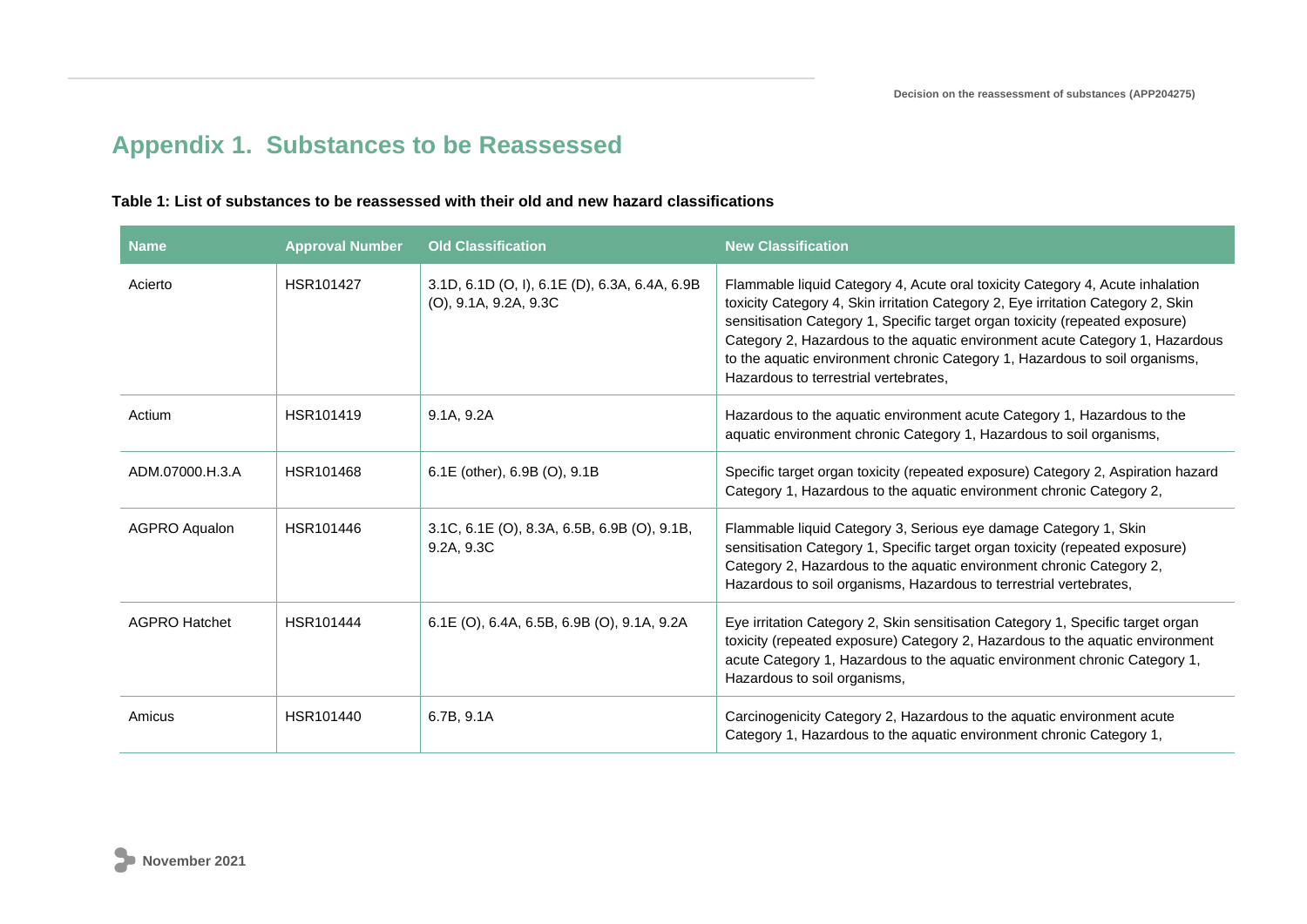| <b>Name</b>                                                                    | <b>Approval Number</b> | <b>Old Classification</b>                                                                | <b>New Classification</b>                                                                                                                                                                                                                                                                                                                                                                                                                                                     |
|--------------------------------------------------------------------------------|------------------------|------------------------------------------------------------------------------------------|-------------------------------------------------------------------------------------------------------------------------------------------------------------------------------------------------------------------------------------------------------------------------------------------------------------------------------------------------------------------------------------------------------------------------------------------------------------------------------|
| AU86011                                                                        | HSR101417              | 6.1D (O, I), 6.1E (D), 6.3A, 6.4A, 6.5B, 6.8B,<br>6.9A (O), 9.1A, 9.2A, 9.3B             | Acute oral toxicity Category 4, Acute inhalation toxicity Category 4, Skin irritation<br>Category 2, Eye irritation Category 2, Skin sensitisation Category 1,<br>Reproductive toxicity Category 2, Specific target organ toxicity (repeated<br>exposure) Category 1, Hazardous to the aquatic environment acute Category 1,<br>Hazardous to the aquatic environment chronic Category 1, Hazardous to soil<br>organisms, Hazardous to terrestrial vertebrates,                |
| Belanty                                                                        | HSR101448              | 9.1B, 9.3C                                                                               | Hazardous to the aquatic environment chronic Category 1, Hazardous to<br>terrestrial vertebrates,                                                                                                                                                                                                                                                                                                                                                                             |
| <b>Betamix</b>                                                                 | HSR101472              | 6.4A, 6.5B, 6.9B (O), 9.1A                                                               | Eye irritation Category 2, Skin sensitisation Category 1, Specific target organ<br>toxicity (repeated exposure) Category 2, Hazardous to the aquatic environment<br>acute Category 1, Hazardous to the aquatic environment chronic Category 1,                                                                                                                                                                                                                                |
| Bluefume                                                                       | HSR101475              | 3.1A, 6.1A (O, D, I), 6.3A, 6.4A, 6.8B, 6.9A<br>(O, I), 6.9B (D), 9.1A, 9.2A, 9.3A, 9.4A | Flammable liquid Category 1, Acute oral toxicity Category 1, Acute dermal<br>toxicity Category 1, Acute inhalation toxicity Category 1, Skin irritation Category<br>2, Eye irritation Category 2, Reproductive toxicity Category 2, Specific target<br>organ toxicity (repeated exposure) Category 1, Hazardous to the aquatic<br>environment acute Category 1, Hazardous to soil organisms, Hazardous to<br>terrestrial vertebrates, Hazardous to terrestrial invertebrates, |
| Boxer Gold                                                                     | HSR101435              | 3.1D, 6.1E (O), 6.3B, 6.9B (O, I), 9.1A, 9.2A                                            | Flammable liquid Category 4, Specific target organ toxicity (repeated exposure)<br>Category 2, Hazardous to the aquatic environment acute Category 1, Hazardous<br>to the aquatic environment chronic Category 1, Hazardous to soil organisms,                                                                                                                                                                                                                                |
| Caley Iblon                                                                    | HSR101413              | 6.1E (I), 8.3A, 6.5B, 6.9B (O), 9.1B, 9.3C                                               | Serious eye damage Category 1, Skin sensitisation Category 1, Specific target<br>organ toxicity (repeated exposure) Category 2, Hazardous to the aquatic<br>environment chronic Category 1, Hazardous to terrestrial vertebrates,                                                                                                                                                                                                                                             |
| <b>Contact Organics</b><br>HomeSafe Weed<br><b>Terminator N</b><br>Concentrate | HSR101453              | 3.1D, 6.3A, 8.3A, 6.5B, 9.1A                                                             | Flammable liquid Category 4, Skin irritation Category 2, Serious eye damage<br>Category 1, Skin sensitisation Category 1, Hazardous to the aquatic environment<br>acute Category 1, Hazardous to the aquatic environment chronic Category 2,                                                                                                                                                                                                                                  |

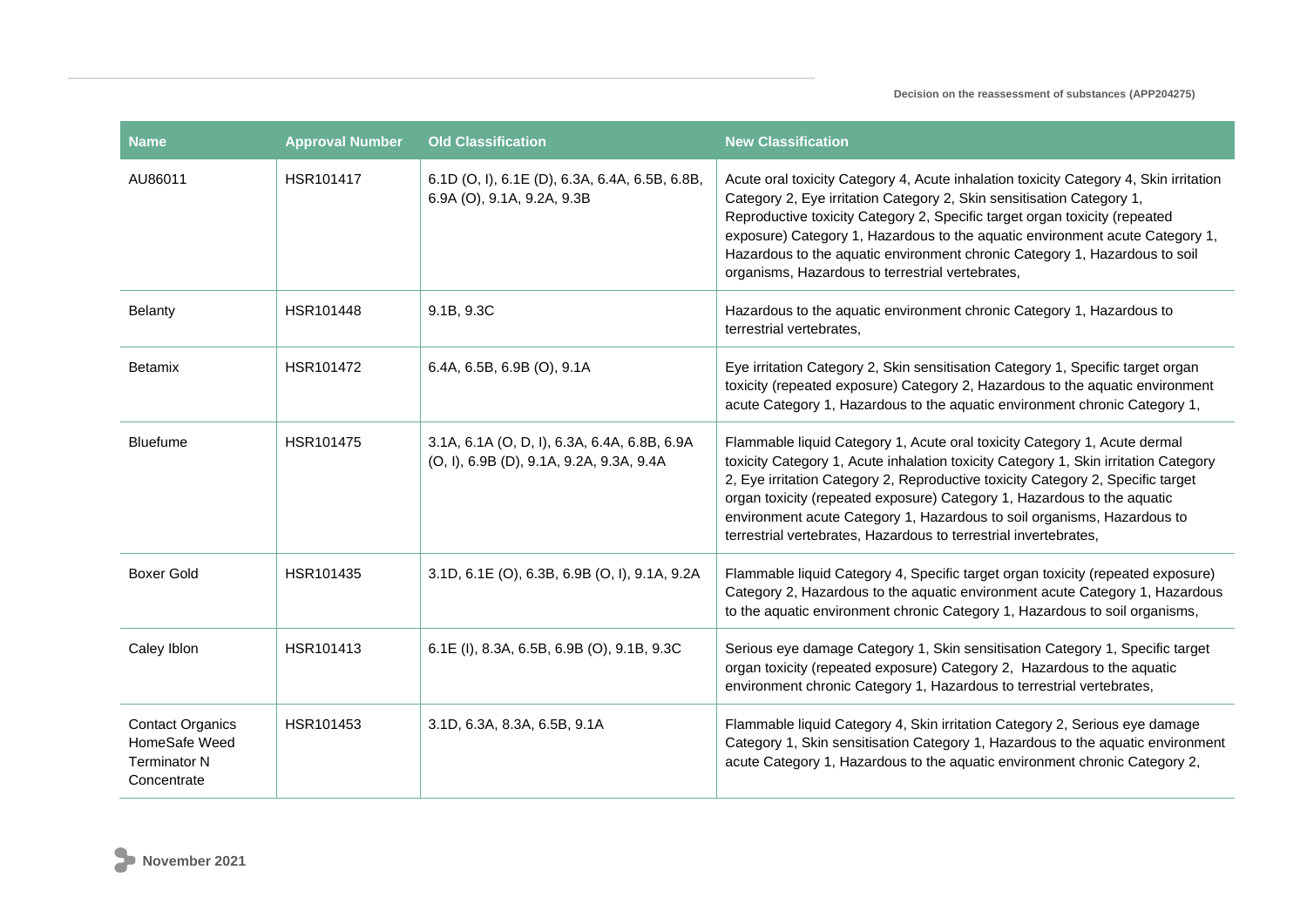| Name                                                                                    | <b>Approval Number</b> | <b>Old Classification</b>       | <b>New Classification</b>                                                                                                                                                                                                                    |
|-----------------------------------------------------------------------------------------|------------------------|---------------------------------|----------------------------------------------------------------------------------------------------------------------------------------------------------------------------------------------------------------------------------------------|
| <b>Contact Organics</b><br>LocalSafe Weed<br><b>Terminator N</b><br>Concentrate         | HSR101464              | 3.1D, 6.3A, 8.3A, 6.5B, 9.1A    | Flammable liquid Category 4, Skin irritation Category 2, Serious eye damage<br>Category 1, Skin sensitisation Category 1, Hazardous to the aquatic environment<br>acute Category 1, Hazardous to the aquatic environment chronic Category 2, |
| <b>Contact Organics</b><br><b>Weed Terminator Plus</b><br>Ready-to-Use Spray<br>Mixture | HSR101465              | 6.5B, 6.9B (I), 9.1B            | Skin sensitisation Category 1, Specific target organ toxicity (repeated exposure)<br>Category 2, Designed for biocidal action,                                                                                                               |
| Custodia                                                                                | HSR101411              | 6.1D (O), 6.8B, 6.9B (O), 9.1B, | Acute oral toxicity Category 4, Reproductive toxicity Category 2, Specific target<br>organ toxicity (repeated exposure) Category 2, Hazardous to the aquatic<br>environment chronic Category 2,                                              |
| Doxem Precise<br>Insecticide                                                            | HSR101471              | 6.5B, 9.1D, 9.4B                | Skin sensitisation Category 1, Hazardous to terrestrial invertebrates,                                                                                                                                                                       |
| <b>ECOTHOR Active</b><br>Nature No More<br>Mosquito Larvae                              | HSR101466              | 9.1D                            | Designed for biocidal action,                                                                                                                                                                                                                |
| <b>Family Protection</b><br>Aerogard Home<br><b>Crawling Insect Killer</b>              | HSR101455              | 6.3B, 6.5B, 9.1A, 9.4B          | Skin sensitisation Category 1, Hazardous to the aquatic environment acute<br>Category 1, Hazardous to terrestrial invertebrates,                                                                                                             |
| <b>Family Protection</b><br>Aerogard Home Flying<br><b>Insect Killer</b>                | HSR101454              | 6.3B, 6.5B, 9.1A, 9.4B          | Skin sensitisation Category 1, Hazardous to the aquatic environment acute<br>Category 1, Hazardous to terrestrial invertebrates,                                                                                                             |
| <b>Family Protection</b><br>Aerogard Home Multi<br><b>Insect Killer</b>                 | HSR101456              | 6.3B, 6.5B, 9.1A, 9.4B          | Skin sensitisation Category 1, Hazardous to the aquatic environment acute<br>Category 1, Hazardous to terrestrial invertebrates,                                                                                                             |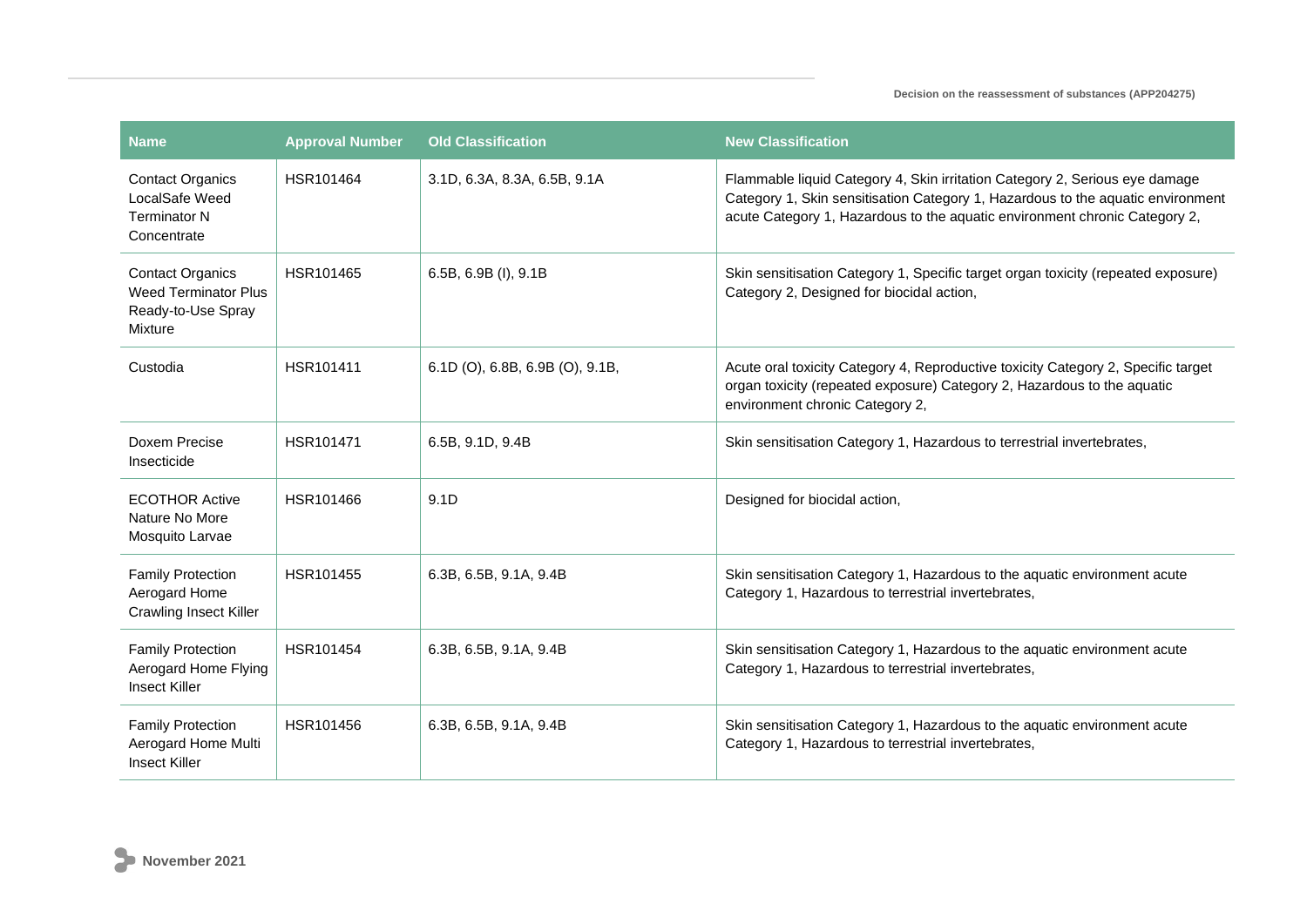| <b>Name</b>                  | <b>Approval Number</b> | <b>Old Classification</b>                                  | <b>New Classification</b>                                                                                                                                                                                                                                                               |
|------------------------------|------------------------|------------------------------------------------------------|-----------------------------------------------------------------------------------------------------------------------------------------------------------------------------------------------------------------------------------------------------------------------------------------|
| <b>Final Bite</b>            | HSR101420              | 9.1C                                                       | Designed for biocidal action,                                                                                                                                                                                                                                                           |
| FramePro LF                  | HSR101474              | 6.1E (O), 6.3B, 6.4A, 6.5B, 6.8B, 6.9A (O),<br>9.1D, 9.3C, | Eye irritation Category 2, Skin sensitisation Category 1, Reproductive toxicity<br>Category 2, Specific target organ toxicity (repeated exposure) Category 1,                                                                                                                           |
| Grandevo                     | HSR101407              | $9.1C$ ,                                                   | Hazardous to the aquatic environment chronic Category 3,                                                                                                                                                                                                                                |
| Grunt 600 Granulated         | HSR101452              | 6.1D (O), 6.3B, 9.3C                                       | Acute oral toxicity Category 4, Hazardous to terrestrial vertebrates,                                                                                                                                                                                                                   |
| Hexaro                       | HSR101463              | 6.1E (O), 6.4A, 6.5B, 6.9B (O), 9.1A, 9.3C                 | Eye irritation Category 2, Skin sensitisation Category 1, Specific target organ<br>toxicity (repeated exposure) Category 2, Hazardous to the aquatic environment<br>acute Category 1, Hazardous to the aquatic environment chronic Category 1,<br>Hazardous to terrestrial vertebrates, |
| <b>Instant Mite Killer</b>   | HSR101469              | 6.3B, 8.3A, 9.1D                                           | Serious eye damage Category 1, Designed for biocidal action,                                                                                                                                                                                                                            |
| J57.79                       | HSR101402              | 6.1E (O), 6.3A, 6.4A, 6.8B, 9.1D,                          | Skin irritation Category 2, Eye irritation Category 2, Reproductive toxicity<br>Category 2,                                                                                                                                                                                             |
| Kusabi                       | HSR101410              | 9.1C,                                                      | Hazardous to the aquatic environment chronic Category 2,                                                                                                                                                                                                                                |
| Lawn Builder Ready<br>to Use | HSR101432              | 9.1D, 9.2A                                                 | Hazardous to the aquatic environment chronic Category 3, Hazardous to soil<br>organisms,                                                                                                                                                                                                |
| Luna 250 SC                  | HSR101447              | 6.5B, $6.9B$ (O), $9.1C$                                   | Skin sensitisation Category 1, Specific target organ toxicity (repeated exposure)<br>Category 2, Hazardous to the aquatic environment chronic Category 3,                                                                                                                               |
| Max-Out 540<br>Herbicide     | HSR101458              | 9.1B                                                       | Hazardous to the aquatic environment chronic Category 2,                                                                                                                                                                                                                                |
| <b>MFS</b>                   | HSR101421              | 6.1D, 6.3A, 8.3A, 6.8B, 6.9B (O), 9.3C                     | Acute oral toxicity Category 4, Skin irritation Category 2, Serious eye damage<br>Category 1, Reproductive toxicity Category 2, Specific target organ toxicity<br>(repeated exposure) Category 2, Hazardous to terrestrial vertebrates,                                                 |

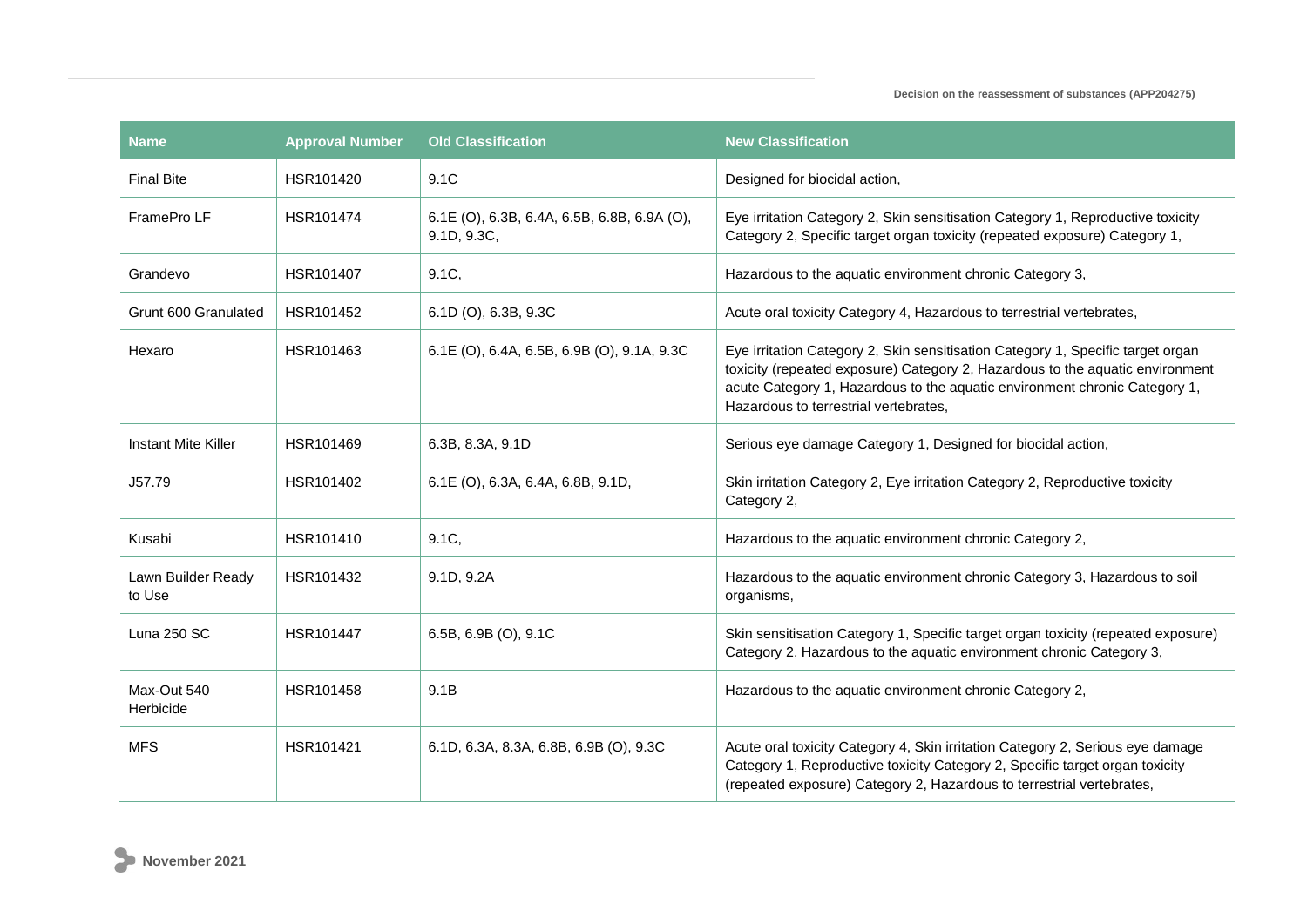| <b>Name</b>                                                   | <b>Approval Number</b> | <b>Old Classification</b>                                                 | <b>New Classification</b>                                                                                                                                                                                                                                                                                                                                           |
|---------------------------------------------------------------|------------------------|---------------------------------------------------------------------------|---------------------------------------------------------------------------------------------------------------------------------------------------------------------------------------------------------------------------------------------------------------------------------------------------------------------------------------------------------------------|
| Monotec                                                       | HSR101431              | 6.1C (O), 6.3B, 8.3A, 6.5B, 9.1A, 9.2B, 9.3A                              | Acute oral toxicity Category 3, Serious eye damage Category 1, Skin<br>sensitisation Category 1, Hazardous to the aquatic environment acute Category<br>1, Hazardous to soil organisms, Hazardous to terrestrial vertebrates,                                                                                                                                       |
| Mortein Powergard All<br>in One Insect Killer -<br>Eucalyptus | HSR101450              | 2.1.2A, 6.3A, 6.4A, 6.5B, 9.1A, 9.4B                                      | Aerosol Category 1, Skin irritation Category 2, Eye irritation Category 2, Skin<br>sensitisation Category 1, Hazardous to the aquatic environment acute Category<br>1, Hazardous to the aquatic environment chronic Category 2, Hazardous to<br>terrestrial invertebrates,                                                                                          |
| Norshield 45WG                                                | HSR101409              | 6.1E (I), 6.9B (O), 9.1A, 9.3B,                                           | Specific target organ toxicity (repeated exposure) Category 2, Hazardous to the<br>aquatic environment acute Category 1, Hazardous to the aquatic environment<br>chronic Category 1, Hazardous to terrestrial vertebrates,                                                                                                                                          |
| <b>NOVELLUS</b><br><b>FUNGICIDE</b>                           | HSR101422              | 6.4A, 9.1D                                                                | Eye irritation Category 2, Designed for biocidal action,                                                                                                                                                                                                                                                                                                            |
| NPD 100 PLUS                                                  | HSR101436              | 3.1A, 6.1E (O, Other), 6.3B, 6.7B, 6.9B (O,<br>D, I), 9.1B, 9.3C          | Flammable liquid Category 1, Carcinogenicity Category 2, Specific target organ<br>toxicity (repeated exposure) Category 2, Aspiration hazard Category 1,<br>Hazardous to the aquatic environment chronic Category 2,                                                                                                                                                |
| Overt Cockroach Gel<br>Bait                                   | HSR101459              | 6.5B, 9.1D, 9.4B                                                          | Skin sensitisation Category 1, Hazardous to terrestrial invertebrates,                                                                                                                                                                                                                                                                                              |
| <b>Permethor Shield</b><br>Liquid Insecticide                 | HSR101476              | 3.1D, 6.1D (O), 6.1E (Other), 6.3B, 6.9B (O),<br>9.1A, 9.3B, 9.4A         | Flammable liquid Category 4, Acute oral toxicity Category 4, Specific target<br>organ toxicity (repeated exposure) Category 2, Aspiration hazard Category 1,<br>Hazardous to the aquatic environment acute Category 1, Hazardous to the<br>aquatic environment chronic Category 1, Hazardous to terrestrial vertebrates,<br>Hazardous to terrestrial invertebrates, |
| PG0001                                                        | HSR101412              | 6.1D (O), 6.3B, 6.4A, 6.5B, 6.8B, 6.9A (O),<br>6.9B (I), 9.1A, 9.3B, 9.4A | Acute oral toxicity Category 4, Eye irritation Category 2, Skin sensitisation<br>Category 1, Reproductive toxicity Category 2, Specific target organ toxicity<br>(repeated exposure) Category 1, Hazardous to the aquatic environment acute                                                                                                                         |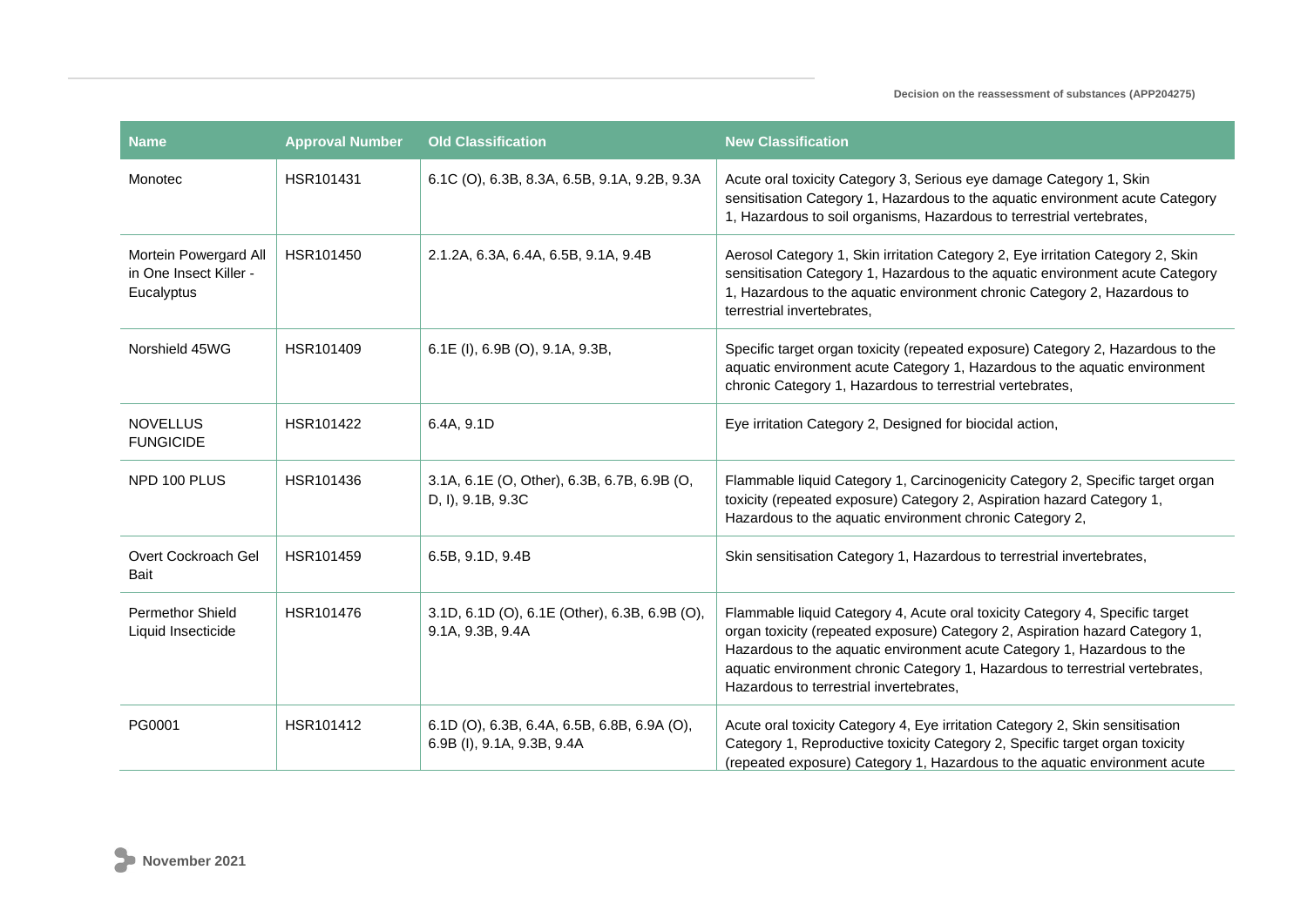| <b>Name</b>                                             | <b>Approval Number</b> | <b>Old Classification</b>                                                           | <b>New Classification</b>                                                                                                                                                                                                                                                                                                                                                                           |
|---------------------------------------------------------|------------------------|-------------------------------------------------------------------------------------|-----------------------------------------------------------------------------------------------------------------------------------------------------------------------------------------------------------------------------------------------------------------------------------------------------------------------------------------------------------------------------------------------------|
|                                                         |                        |                                                                                     | Category 1, Hazardous to the aquatic environment chronic Category 1,<br>Hazardous to terrestrial vertebrates, Hazardous to terrestrial invertebrates,                                                                                                                                                                                                                                               |
| PG0002                                                  | HSR101442              | 9.1A, 9.4B                                                                          | Hazardous to the aquatic environment acute Category 1, Hazardous to the<br>aquatic environment chronic Category 1, Hazardous to terrestrial invertebrates,                                                                                                                                                                                                                                          |
| Protect-us MultiAg<br>Insecticide                       | HSR101438              | 6.1D (O), 8.3A, 6.5B, 6.9B (O), 9.1A, 9.2B,<br>9.3B, 9.4A                           | Acute oral toxicity Category 4, Serious eye damage Category 1, Skin<br>sensitisation Category 1, Specific target organ toxicity (repeated exposure)<br>Category 2, Hazardous to the aquatic environment acute Category 1, Hazardous<br>to the aquatic environment chronic Category 1, Hazardous to soil organisms,<br>Hazardous to terrestrial vertebrates, Hazardous to terrestrial invertebrates, |
| Prothago                                                | HSR101428              | 6.1D (O), 6.1E (I), 6.5B, 6.9B (O), 9.1B, 9.3B                                      | Acute oral toxicity Category 4, Skin sensitisation Category 1, Specific target<br>organ toxicity (repeated exposure) Category 2, Hazardous to the aquatic<br>environment chronic Category 1, Hazardous to terrestrial vertebrates,                                                                                                                                                                  |
| Protim Optimum HF<br>Premix                             | HSR101473              | 3.1D, 6.1D (O, I), 6.1E (D), 6.3B, 6.4A, 6.5B,<br>6.8B, 6.9B (O), 9.1A, 9.3C, 9.4C, | Flammable liquid Category 4, Acute oral toxicity Category 4, Acute inhalation<br>toxicity Category 4, Eye irritation Category 2, Skin sensitisation Category 1,<br>Reproductive toxicity Category 2, Specific target organ toxicity (repeated<br>exposure) Category 2, Hazardous to the aquatic environment acute Category 1,<br>Hazardous to the aquatic environment chronic Category 1,           |
| Protim Optimum LO<br>0.6% and Protim<br>Optimum LO 1.2% | HSR101403              | 3.1C, 6.1E (Other), 6.3A, 6.5B, 6.7B, 6.8B,<br>9.1A, 9.4B,                          | Flammable liquid Category 3, Skin irritation Category 2, Skin sensitisation<br>Category 1, Carcinogenicity Category 2, Reproductive toxicity Category 2,<br>Aspiration hazard Category 1, Hazardous to the aquatic environment acute<br>Category 1, Hazardous to the aquatic environment chronic Category 1,                                                                                        |
| Protim Optimum LO<br>2.0%                               | HSR101404              | 3.1C, 6.1E (Other), 6.3A, 6.5B, 6.7B, 6.8B,<br>6.9B (O, D) 9.1A, 9.4B,              | Flammable liquid Category 3, Skin irritation Category 2, Skin sensitisation<br>Category 1, Carcinogenicity Category 2, Reproductive toxicity Category 2,<br>Specific target organ toxicity (repeated exposure) Category 2, Aspiration hazard<br>Category 1, Hazardous to the aquatic environment acute Category 1, Hazardous<br>to the aquatic environment chronic Category 1,                      |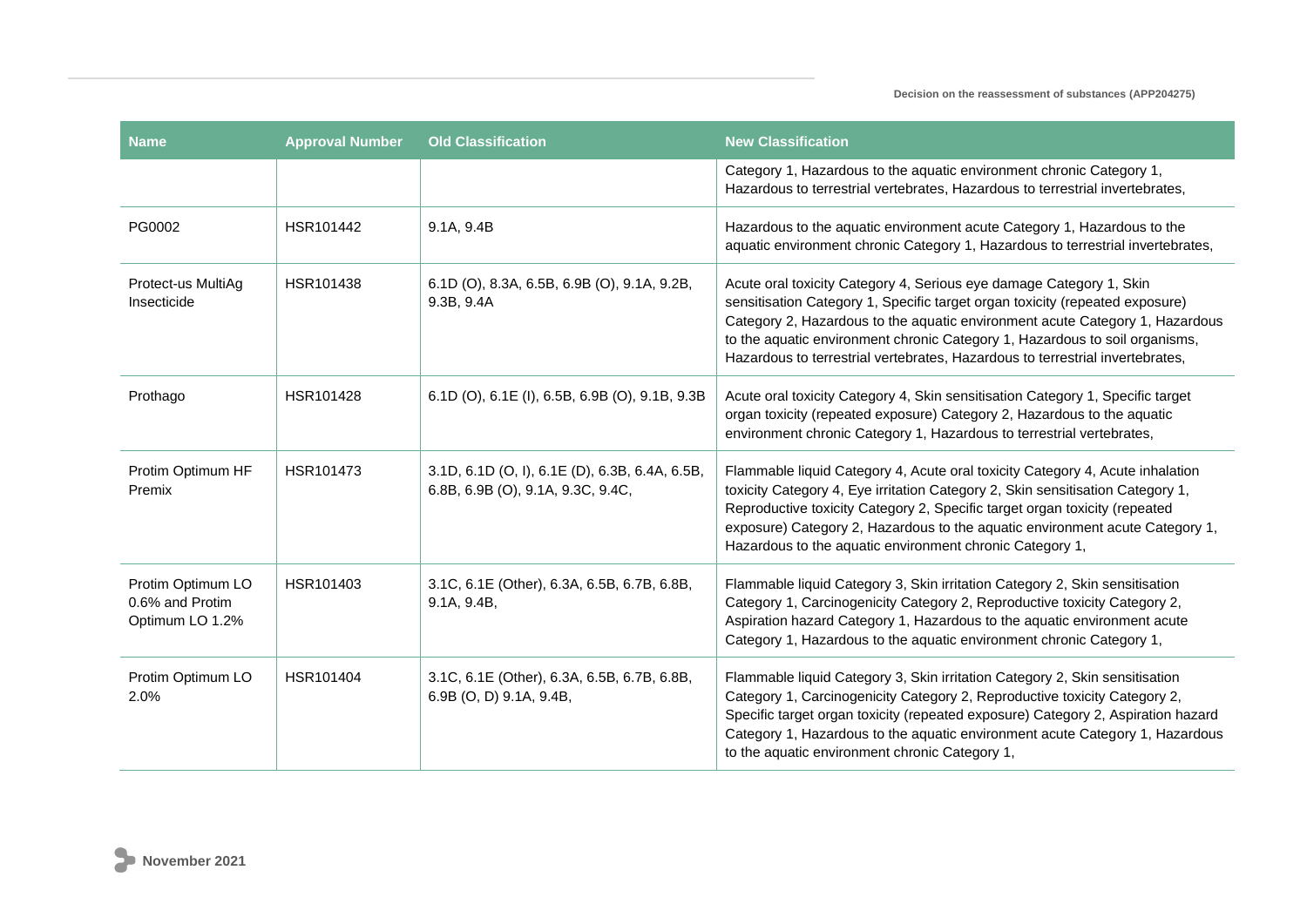| Name                                                      | <b>Approval Number</b> | <b>Old Classification</b>                                               | <b>New Classification</b>                                                                                                                                                                                                                                                                                                                          |
|-----------------------------------------------------------|------------------------|-------------------------------------------------------------------------|----------------------------------------------------------------------------------------------------------------------------------------------------------------------------------------------------------------------------------------------------------------------------------------------------------------------------------------------------|
| Protim Optimum PTB<br>0.6% and Protim<br>Optimum PTB 1.2% | HSR101405              | 3.1D, 6.1E (Other), 6.5B, 6.7B, 6.8B, 9.1A,<br>9.4B.                    | Flammable liquid Category 4, Skin sensitisation Category 1, Carcinogenicity<br>Category 2, Reproductive toxicity Category 2, Aspiration hazard Category 1,<br>Hazardous to the aquatic environment acute Category 1, Hazardous to the<br>aquatic environment chronic Category 1,                                                                   |
| Protim Optimum PTB<br>2%                                  | HSR101406              | 3.1D, 6.1E (Other), 6.5B, 6.7B, 6.8B, 6.9B<br>(O, D), 9.1A, 9.3C, 9.4B, | Flammable liquid Category 4, Skin sensitisation Category 1, Carcinogenicity<br>Category 2, Reproductive toxicity Category 2, Specific target organ toxicity<br>(repeated exposure) Category 2, Aspiration hazard Category 1, Hazardous to<br>the aquatic environment acute Category 1, Hazardous to the aquatic<br>environment chronic Category 1, |
| Revystar Fungicide                                        | HSR101415              | 6.1D (O, I), 6.3A, 6.4A, 6.5B, 6.9B (O), 9.1B,<br>9.3C                  | Acute oral toxicity Category 4, Acute inhalation toxicity Category 4, Skin irritation<br>Category 2, Eye irritation Category 2, Skin sensitisation Category 1, Specific<br>target organ toxicity (repeated exposure) Category 2, Hazardous to the aquatic<br>environment chronic Category 1, Hazardous to terrestrial vertebrates,                 |
| <b>Rodenthor Gel</b><br>Rodenticide                       | HSR101434              | $6.1E$ (O), $6.9B$ (O), $9.1D$                                          | Specific target organ toxicity (repeated exposure) Category 2, Designed for<br>biocidal action,                                                                                                                                                                                                                                                    |
| <b>RXI</b>                                                | HSR101429              | 6.1D (O), 6.3A, 6.4A, 6.6B, 6.7B, 6.9B (O),<br>9.3C                     | Acute oral toxicity Category 4, Skin irritation Category 2, Eye irritation Category<br>2, Germ cell mutagenicity Category 2, Carcinogenicity Category 2, Specific<br>target organ toxicity (repeated exposure) Category 2, Hazardous to terrestrial<br>vertebrates,                                                                                |
| Scotts Lawn Builder<br>Weed Feed and<br>Green Up          | HSR101416              | 6.3B, 6.4A, 6.9B (O), 9.1D, 9.2A, 9.3C                                  | Eye irritation Category 2, Specific target organ toxicity (repeated exposure)<br>Category 2, Hazardous to the aquatic environment chronic Category 3,<br>Hazardous to soil organisms, Hazardous to terrestrial vertebrates,                                                                                                                        |
| Sledge 700WG                                              | HSR101461              | 6.8B, $6.9A$ (O), $9.1A$                                                | Reproductive toxicity Category 2, Specific target organ toxicity (repeated<br>exposure) Category 1, Hazardous to the aquatic environment acute Category 1,                                                                                                                                                                                         |
| SmartFresh Inbox                                          | HSR101433              | 9.1C                                                                    | Non Hazardous                                                                                                                                                                                                                                                                                                                                      |

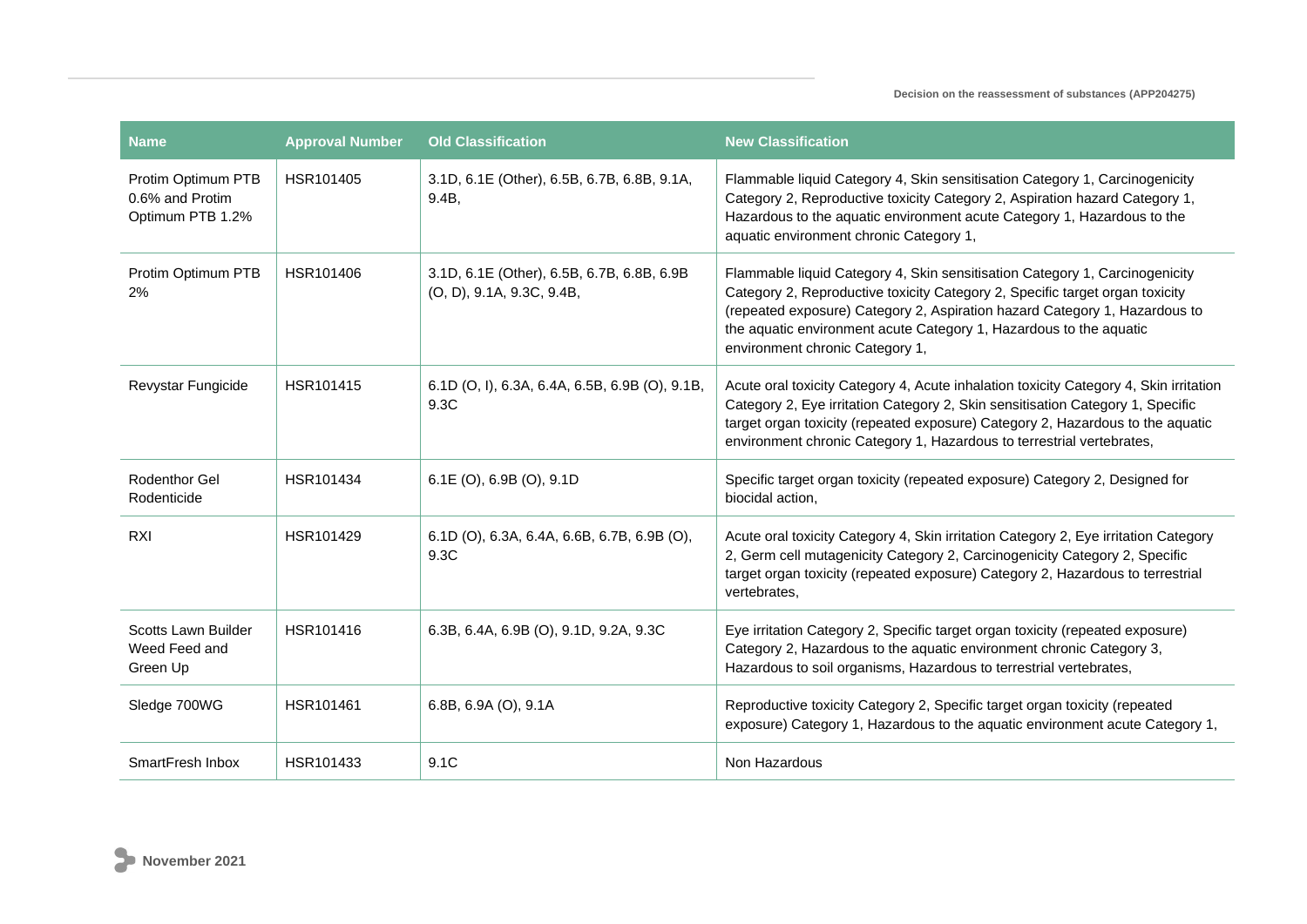| <b>Name</b>                                                            | <b>Approval Number</b> | <b>Old Classification</b>                                                                           | <b>New Classification</b>                                                                                                                                                                                                                                                                                                                                                                                                                                                                                   |
|------------------------------------------------------------------------|------------------------|-----------------------------------------------------------------------------------------------------|-------------------------------------------------------------------------------------------------------------------------------------------------------------------------------------------------------------------------------------------------------------------------------------------------------------------------------------------------------------------------------------------------------------------------------------------------------------------------------------------------------------|
| Soleto                                                                 | HSR101457              | 6.1E (O), 6.7B, 6.9B (O), 9.1A, 9.2A                                                                | Carcinogenicity Category 2, Specific target organ toxicity (repeated exposure)<br>Category 2, Hazardous to the aquatic environment acute Category 1, Hazardous<br>to the aquatic environment chronic Category 2, Hazardous to soil organisms,                                                                                                                                                                                                                                                               |
| Surefire Flystar Bait                                                  | HSR101414              | 9.1B, 9.2C, 9.3C, 9.4A                                                                              | Hazardous to the aquatic environment chronic Category 2, Hazardous to soil<br>organisms, Hazardous to terrestrial vertebrates, Hazardous to terrestrial<br>invertebrates,                                                                                                                                                                                                                                                                                                                                   |
| Surefire Fortune 500<br>Multipurpose<br>Insecticide and<br>Termiticide | HSR101462              | 6.1C (O, D), 6.1D (I), 6.1E (Other), 6.3B,<br>6.4A, 6.8B, 6.9A (O, D, I), 9.1A, 9.2B, 9.3A,<br>9.4A | Acute oral toxicity Category 3, Acute dermal toxicity Category 3, Acute inhalation<br>toxicity Category 4, Eye irritation Category 2, Reproductive toxicity Category 2,<br>Specific target organ toxicity (repeated exposure) Category 1, Aspiration hazard<br>Category 1, Hazardous to the aquatic environment acute Category 1, Hazardous<br>to the aquatic environment chronic Category 1, Hazardous to soil organisms,<br>Hazardous to terrestrial vertebrates, Hazardous to terrestrial invertebrates, |
| SureFire SPECTRUM<br>200SC Insecticide                                 | HSR101408              | 6.1D (O), 6.5B, 6.9B (O, I), 9.1A, 9.2B, 9.3B,<br>9.4A                                              | Acute oral toxicity Category 4, Skin sensitisation Category 1, Specific target<br>organ toxicity (repeated exposure) Category 2, Hazardous to the aquatic<br>environment acute Category 1, Hazardous to the aquatic environment chronic<br>Category 1, Hazardous to soil organisms, Hazardous to terrestrial vertebrates,<br>Hazardous to terrestrial invertebrates,                                                                                                                                        |
| Suspension<br>concentrate<br>containing 240 g/L<br>spirotetramat       | HSR101437              | 6.4A, 6.5B, 6.8B, 9.1C                                                                              | Eye irritation Category 2, Skin sensitisation Category 1, Reproductive toxicity<br>Category 2, Hazardous to the aquatic environment chronic Category 3,                                                                                                                                                                                                                                                                                                                                                     |
| TCU 423 (Domestic)                                                     | HSR101418              | 6.1D (O, Other), 6.3A, 6.4A, 6.5B, 6.9A (O),<br>6.9B (I), 9.1A, 9.2A, 9.3C                          | Acute oral toxicity Category 4, Aspiration hazard Category 1, Skin irritation<br>Category 2, Eye irritation Category 2, Skin sensitisation Category 1, Specific<br>target organ toxicity (repeated exposure) Category 1, Hazardous to the aquatic<br>environment acute Category 1, Hazardous to the aquatic environment chronic<br>Category 1, Hazardous to soil organisms, Hazardous to terrestrial vertebrates,                                                                                           |

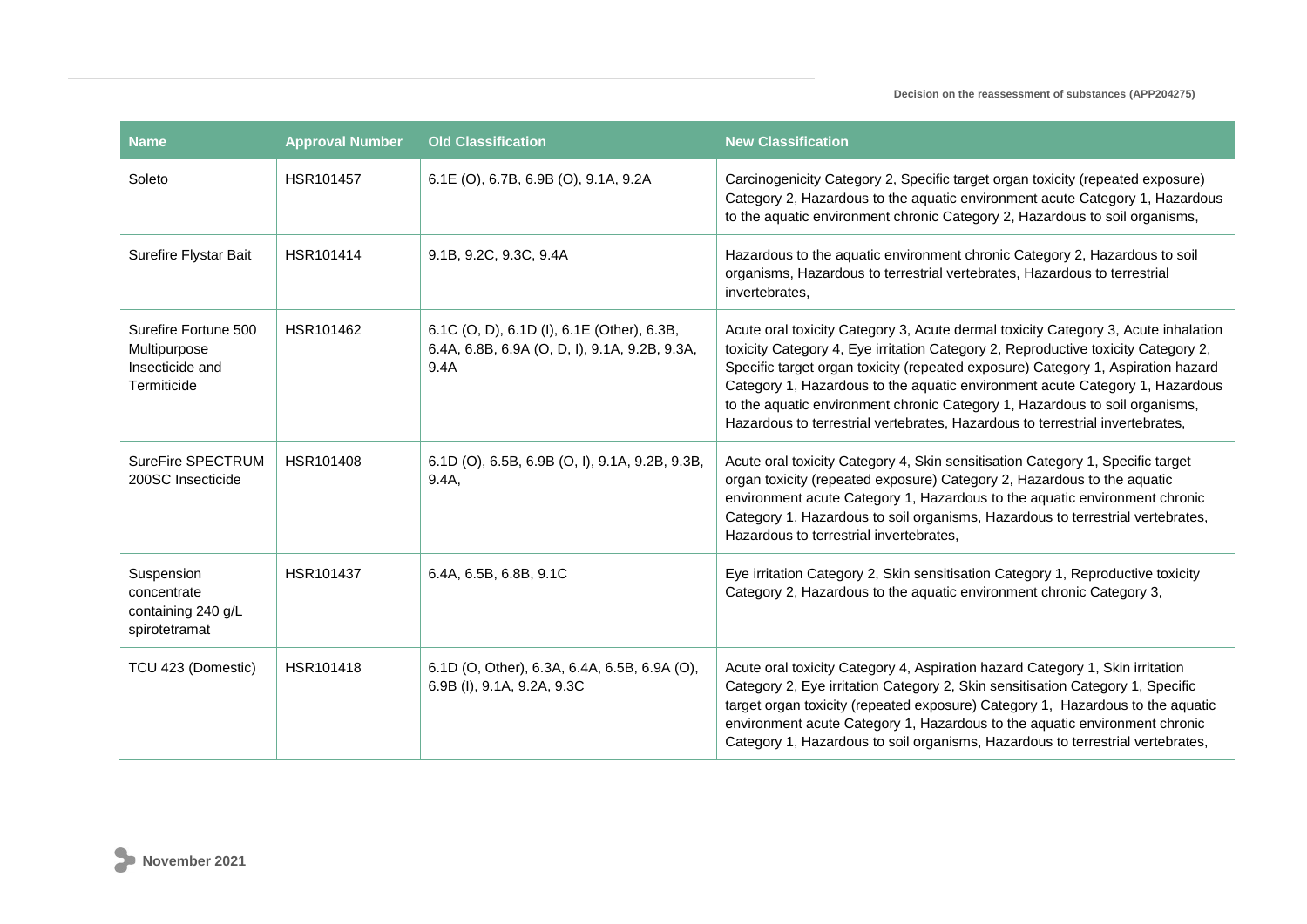| <b>Name</b>                                                                                  | <b>Approval Number</b> | <b>Old Classification</b>                                                     | <b>New Classification</b>                                                                                                                                                                                                                                                                                                                                   |
|----------------------------------------------------------------------------------------------|------------------------|-------------------------------------------------------------------------------|-------------------------------------------------------------------------------------------------------------------------------------------------------------------------------------------------------------------------------------------------------------------------------------------------------------------------------------------------------------|
| Theta                                                                                        | HSR101445              | 8.3A, 6.9B (O, I), 9.1A, 9.4A                                                 | Serious eye damage Category 1, Specific target organ toxicity (repeated<br>exposure) Category 2, Hazardous to the aquatic environment acute Category 1,<br>Hazardous to terrestrial invertebrates,                                                                                                                                                          |
| Twinax Xtra                                                                                  | HSR101430              | 6.1D (I), 6.3B, 6.5B, 6.9B (O), 9.1B, 9.2A                                    | Acute inhalation toxicity Category 4, Skin sensitisation Category 1, Specific<br>target organ toxicity (repeated exposure) Category 2, Hazardous to the aquatic<br>environment chronic Category 2, Hazardous to soil organisms,                                                                                                                             |
| Vayego                                                                                       | HSR101424              | 9.1A, 9.4A                                                                    | Hazardous to the aquatic environment acute Category 1, Hazardous to the<br>aquatic environment chronic Category 1, Hazardous to terrestrial invertebrates,                                                                                                                                                                                                  |
| Velista Turf Fungicide                                                                       | HSR101443              | 6.9B (O), 9.1A                                                                | Specific target organ toxicity (repeated exposure) Category 2, Hazardous to the<br>aquatic environment acute Category 1, Hazardous to the aquatic environment<br>chronic Category 1,                                                                                                                                                                        |
| Venacity                                                                                     | HSR101460              | 9.1A                                                                          | Hazardous to the aquatic environment acute Category 1, Hazardous to the<br>aquatic environment chronic Category 1,                                                                                                                                                                                                                                          |
| Vitiseal                                                                                     | HSR101439              | 6.3B, 6.5B                                                                    | Skin sensitisation Category 1,                                                                                                                                                                                                                                                                                                                              |
| Voltage                                                                                      | HSR101441              | 3.1D, 6.1D (O), 6.1E (Other), 6.3B, 6.4A,<br>6.5B, 6.9B (O), 9.1B, 9.2A, 9.3C | Flammable liquid Category 4, Acute oral toxicity Category 4, Eye irritation<br>Category 2, Skin sensitisation Category 1, Specific target organ toxicity<br>(repeated exposure) Category 2, Aspiration hazard Category 1, Hazardous to<br>the aquatic environment chronic Category 2, Hazardous to soil organisms,<br>Hazardous to terrestrial vertebrates. |
| Water dispersible<br>granule containing<br>63.75% terbuthylazine<br>and 11.25%<br>hexazinone | HSR101467              | 6.1D (O), 6.3B, 6.4A, 6.9B (O), 9.1A, 9.2A,<br>9.3C                           | Acute oral toxicity Category 4, Eye irritation Category 2, Specific target organ<br>toxicity (repeated exposure) Category 2, Hazardous to the aquatic environment<br>acute Category 1, Hazardous to the aquatic environment chronic Category 1,<br>Hazardous to soil organisms, Hazardous to terrestrial vertebrates,                                       |

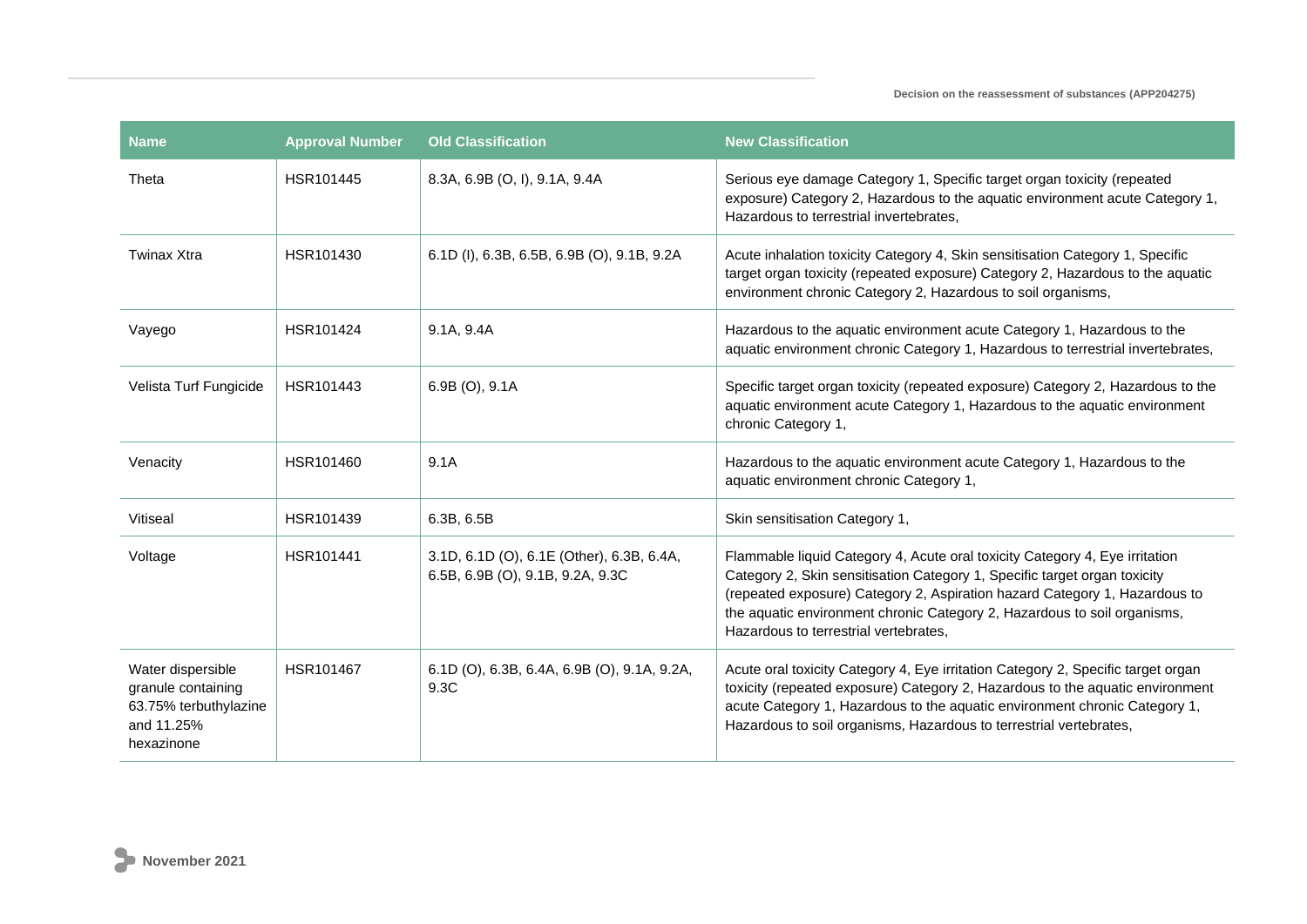| <b>Name</b>          | <b>Approval Number</b> | <b>Old Classification</b>                                                | <b>New Classification</b>                                                                                                                                                                                                                                                                                                                                                       |
|----------------------|------------------------|--------------------------------------------------------------------------|---------------------------------------------------------------------------------------------------------------------------------------------------------------------------------------------------------------------------------------------------------------------------------------------------------------------------------------------------------------------------------|
| <b>WB Permethrin</b> | HSR101470              | 3.1D, 6.1D (O), 6.3A, 6.4A, 6.5B, 6.8A, 6.9B<br>$(O)$ , 9.1A, 9.3B, 9.4A | Flammable liquid Category 4, Acute oral toxicity Category 4, Skin irritation<br>Category 2, Eye irritation Category 2, Skin sensitisation Category 1,<br>Reproductive toxicity Category 1, Specific target organ toxicity (repeated<br>exposure) Category 2, Hazardous to the aquatic environment acute Category 1,<br>Hazardous to the aquatic environment chronic Category 1, |
| <b>WWES 319LS</b>    | HSR101423              | 6.8B, 9.1B                                                               | Reproductive toxicity Category 2, Hazardous to the aquatic environment chronic<br>Category 2,                                                                                                                                                                                                                                                                                   |

*Table 1 ends*

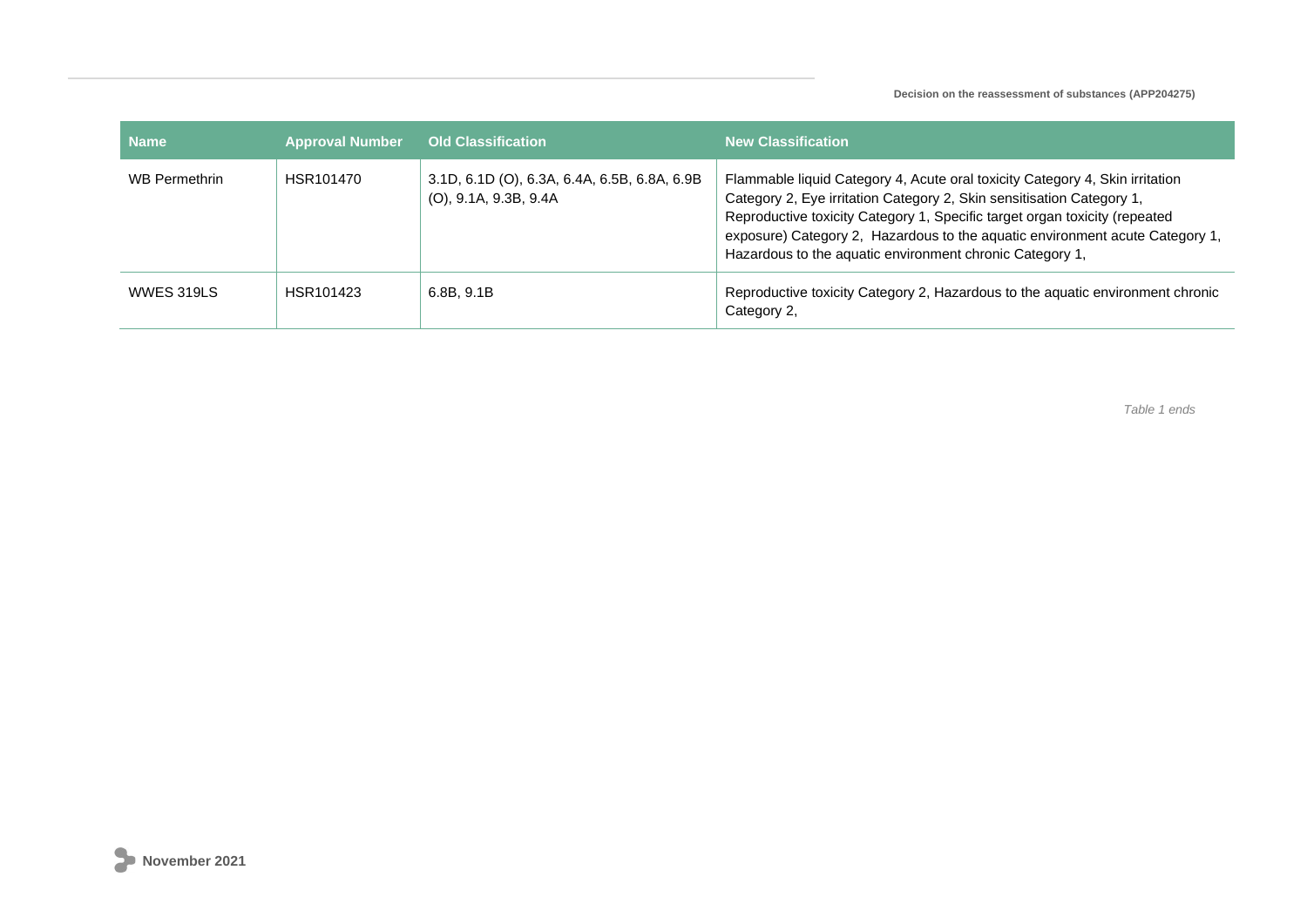## **Appendix 2. Correlation Table**

Table 2 below shows the conversion from the Pre-2021 HSNO classifications to their new hazard classifications.

## **Table 2: Correlation Table**

## **Physical Hazards**

| <b>Pre-2021 HSNO classification</b> | <b>Equivalent new classification</b>                  |
|-------------------------------------|-------------------------------------------------------|
| <b>Explosives</b>                   |                                                       |
|                                     | unstable explosive                                    |
| 1.1 (A, B, C, D, E, F, G, J, L)     | Explosive Division 1.1 (A, B, C, D, E, F, G, J, L)    |
| 1.2 (B, C, D, E, F, G, H, J, K, L)  | Explosive Division 1.2 (B, C, D, E, F, G, H, J, K, L) |
| 1.3 (C, F, G, H, J, K, L)           | Explosive Division 1.3 (C, F, G, H, J, K, L)          |
| 1.4 (B, C, D, E, F, G, S)           | Explosive Division 1.4 (B, C, D, E, F, G, S)          |
| 1.5D                                | Explosive Division 1.5D                               |
| 1.6N                                | Explosive Division 1.6N                               |

## **Flammable gases**

| 2.1.1A | flammable gas Category 1A                                                                                          |
|--------|--------------------------------------------------------------------------------------------------------------------|
|        | flammable gas Category 1A pyrophoric gas                                                                           |
|        | flammable gas Category 1A chemically unstable<br>gas A                                                             |
|        | flammable gas Category 1A chemically unstable<br>gas B                                                             |
|        | flammable gas Category 1B                                                                                          |
|        | Note: Some flammable gases Category 1A may be additionally<br>classified as pyrophoric and/or chemically unstable. |
| 2.1.1B | flammable gas Category 2                                                                                           |

#### **Aerosols**

| 2.1.2A (flammable aerosol) | aerosol Category 1<br>aerosol Category 2 |
|----------------------------|------------------------------------------|
|                            | aerosol Category 3                       |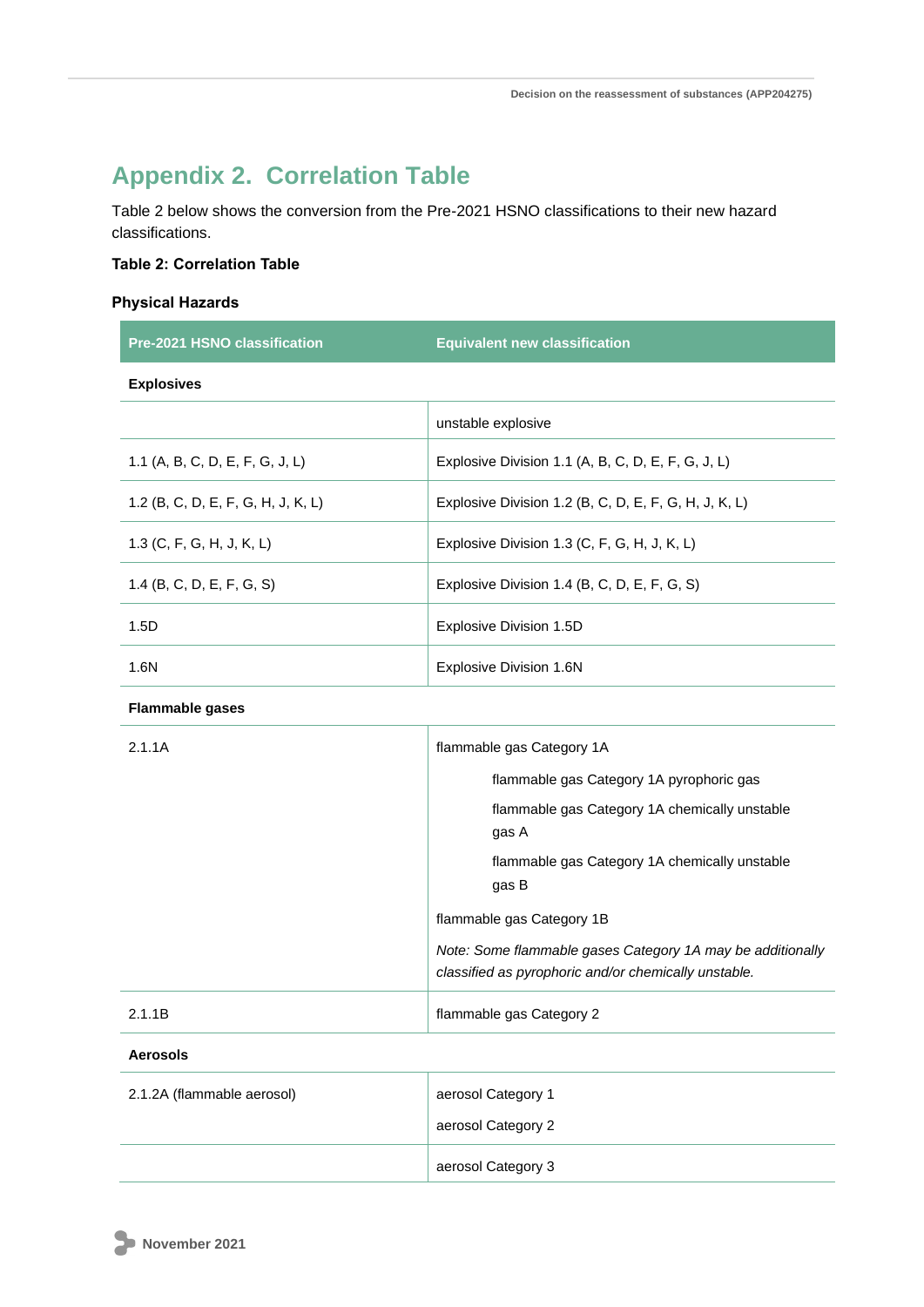| <b>Gases under pressure</b>           |                                           |  |
|---------------------------------------|-------------------------------------------|--|
|                                       | compressed gas                            |  |
|                                       | liquefied gas                             |  |
|                                       | refrigerated liquefied gas                |  |
|                                       | dissolved gas                             |  |
| <b>Flammable liquids</b>              |                                           |  |
| 3.1A                                  | flammable liquid Category 1               |  |
| 3.1B                                  | flammable liquid Category 2               |  |
| 3.1C                                  | flammable liquid Category 3               |  |
| 3.1D                                  | flammable liquid Category 4               |  |
| <b>Desensitised explosives</b>        |                                           |  |
| 3.2A (liquid) and 4.1.3A (solid)      | desensitised explosive Category 1         |  |
| 3.2B (liquid) and 4.1.3B (solid)      | desensitised explosive Category 2         |  |
| 3.2C (liquid) and 4.1.3C (solid)      | desensitised explosive Category 3         |  |
|                                       | desensitised explosive Category 4         |  |
| <b>Flammable solids</b>               |                                           |  |
| 4.1.1A                                | flammable solid Category 1                |  |
| 4.1.1B                                | flammable solid Category 2                |  |
| Self-reactive substances and mixtures |                                           |  |
| 4.1.2A                                | self-reactive substance or mixture Type A |  |
| 4.1.2B                                | self-reactive substance or mixture Type B |  |
| 4.1.2C                                | self-reactive substance or mixture Type C |  |
| 4.1.2D                                | self-reactive substance or mixture Type D |  |
| 4.1.2E                                | self-reactive substance or mixture Type E |  |
| 4.1.2F                                | self-reactive substance or mixture Type F |  |
| 4.1.2G                                | self-reactive substance or mixture Type G |  |
|                                       |                                           |  |

**Pyrophoric liquids, pyrophoric solids, self-heating substances and mixtures**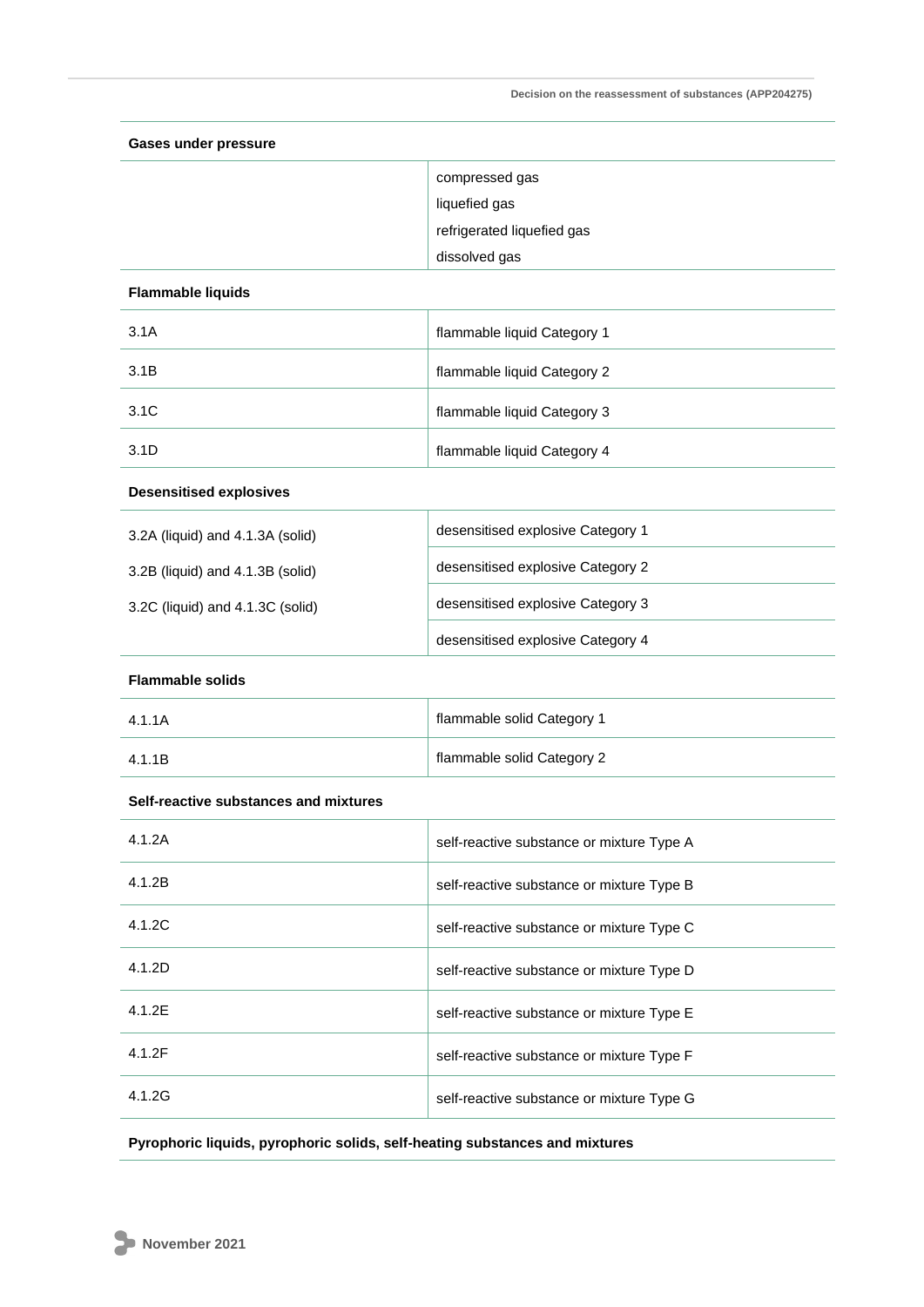| 4.2A | pyrophoric liquid Category 1, or<br>pyrophoric solid Category 1 |
|------|-----------------------------------------------------------------|
| 4.2B | self-heating substance or mixtures Category 1                   |
| 4.2C | self-heating substance or mixtures Category 2                   |

## **Substances and mixtures which, in contact with water, emit flammable gases**

| 4.3A | substance or mixture which, in contact with water, emit<br>flammable gases Category 1 |
|------|---------------------------------------------------------------------------------------|
| 4.3B | substance or mixture which, in contact with water, emit<br>flammable gases Category 2 |
| 4.3C | substance or mixture which, in contact with water, emit<br>flammable gases Category 3 |

## **Oxidising substances that are liquids or solids**

| 5.1.1A | oxidising liquid Category 1, or<br>oxidising solid Category 1 |
|--------|---------------------------------------------------------------|
| 5.1.1B | oxidising liquid Category 2, or<br>oxidising solid Category 2 |
| 5.1.1C | oxidising liquid Category 3, or<br>oxidising solid Category 3 |

### **Oxidising gases**

| 5.1.2A | oxidising gas Category 1 |
|--------|--------------------------|
|        |                          |

### **Organic peroxides**

| 5.2A | organic peroxide Type A |
|------|-------------------------|
| 5.2B | organic peroxide Type B |
| 5.2C | organic peroxide Type C |
| 5.2D | organic peroxide Type D |
| 5.2E | organic peroxide Type E |
| 5.2F | organic peroxide Type F |
| 5.2G | organic peroxide Type G |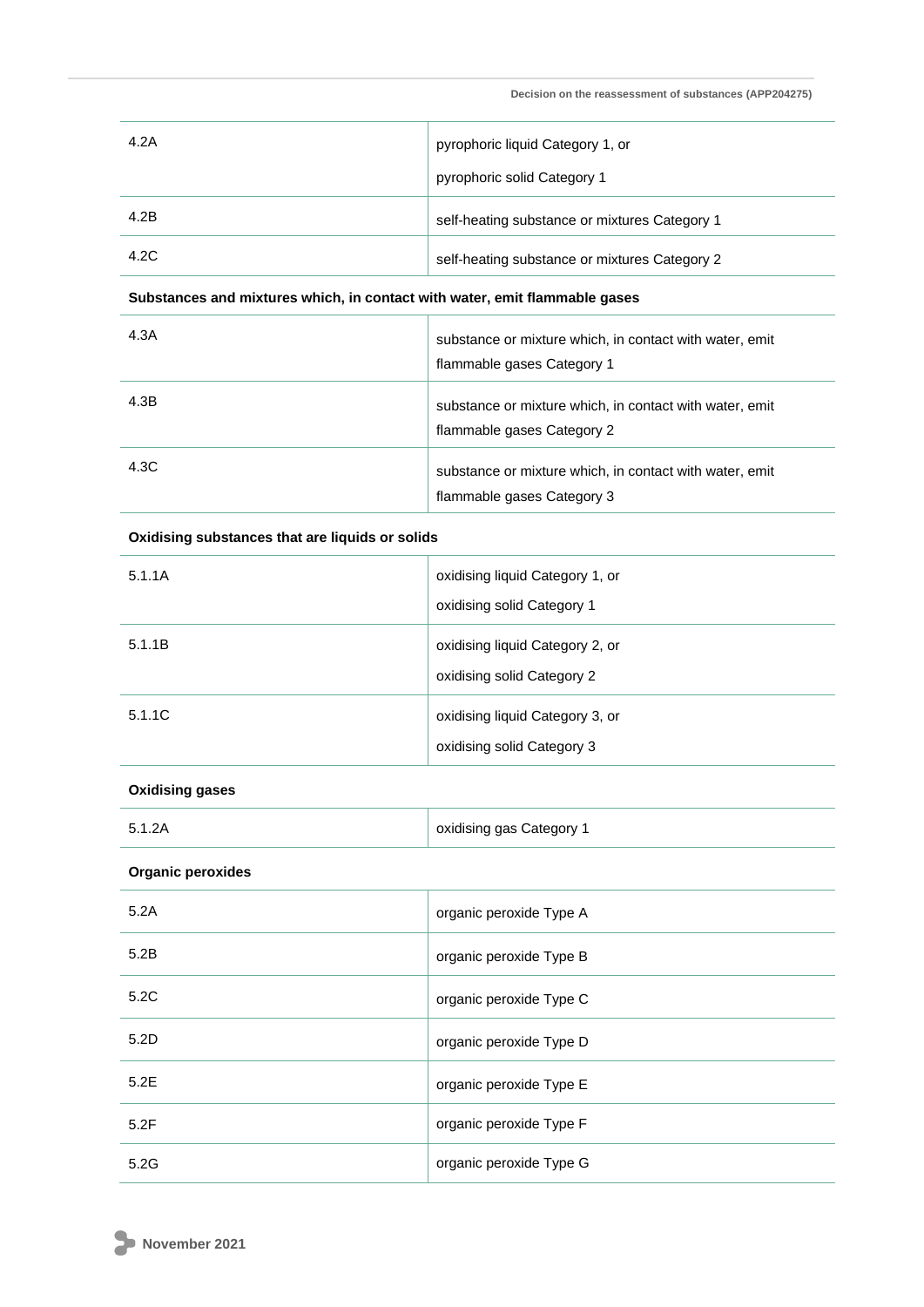| <b>Corrosive to metals</b> |                                |
|----------------------------|--------------------------------|
| 8.1A                       | corrosive to metals Category 1 |

## **Health Hazards**

| Pre-2021 HSNO classification        | <b>Equivalent new classification</b>                                                        |
|-------------------------------------|---------------------------------------------------------------------------------------------|
| <b>Acute toxicity</b>               |                                                                                             |
| 6.1A (oral, dermal, inhalation)     | acute oral toxicity Category 1                                                              |
|                                     | acute dermal toxicity Category 1                                                            |
|                                     | acute inhalation toxicity Category 1                                                        |
| 6.1B (oral, dermal, inhalation)     | acute oral toxicity Category 2                                                              |
|                                     | acute dermal toxicity Category 2                                                            |
|                                     | acute inhalation toxicity Category 2                                                        |
| 6.1C (oral, dermal, inhalation)     | acute oral toxicity Category 3                                                              |
|                                     | acute dermal toxicity Category 3                                                            |
|                                     | acute inhalation toxicity Category 3                                                        |
| 6.1D (oral, dermal, inhalation)     | acute oral toxicity Category 4                                                              |
|                                     | acute dermal toxicity Category 4                                                            |
|                                     | acute inhalation toxicity Category 4                                                        |
| 6.1E (oral, dermal, inhalation)     | Note: acute toxicity Category 5 has not been adopted                                        |
| <b>Aspiration hazard</b>            |                                                                                             |
| 6.1E (aspiration hazard)            | aspiration hazard Category 1                                                                |
|                                     | Note: aspiration hazard Category 2 has not been adopted                                     |
| <b>Respiratory tract irritation</b> |                                                                                             |
| 6.1E (respiratory tract irritant)   | specific target organ toxicity - single exposure Category 3<br>respiratory tract irritation |
| <b>Skin corrosion/irritation</b>    |                                                                                             |
| 8.2A                                | skin corrosion Category 1A                                                                  |
| 8.2B                                | skin corrosion Category 1B                                                                  |
| 8.2C                                | skin corrosion Category 1C                                                                  |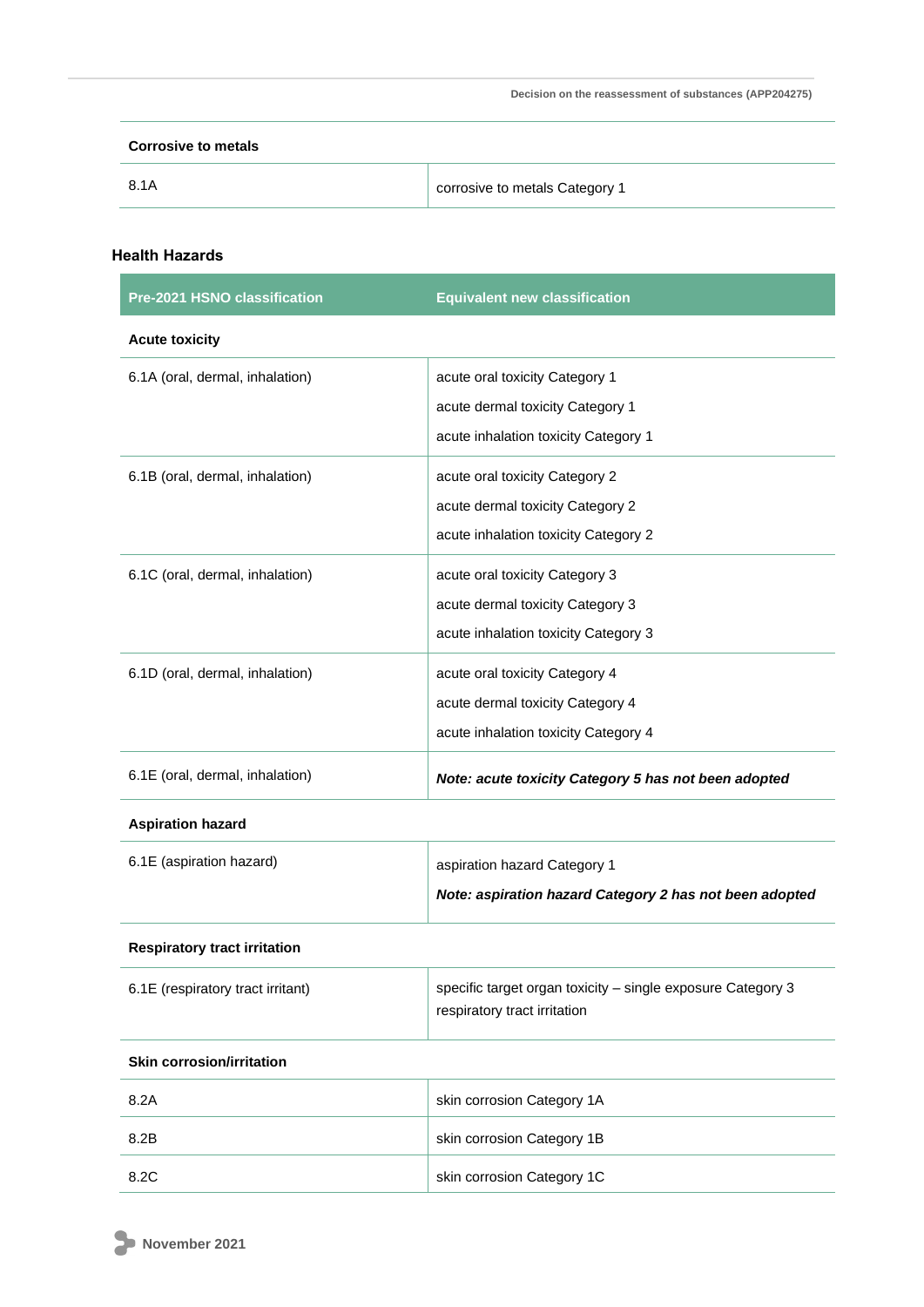| 6.3A                                                          | skin irritation Category 2                                                      |  |
|---------------------------------------------------------------|---------------------------------------------------------------------------------|--|
| 6.3B                                                          | Note: skin irritation Category 3 has not been adopted                           |  |
| Serious eye damage/eye irritation                             |                                                                                 |  |
| 8.3A                                                          | serious eye damage Category 1                                                   |  |
| 6.4A                                                          | eye irritation Category 2                                                       |  |
|                                                               | Note: The subcategories 2A and 2B have not been<br>adopted.                     |  |
| Respiratory or skin sensitisation                             |                                                                                 |  |
| 6.5A                                                          | respiratory sensitisation Category 1                                            |  |
| 6.5B                                                          | skin sensitisation Category 1                                                   |  |
| Germ cell mutagenicity                                        |                                                                                 |  |
| 6.6A                                                          | germ cell mutagenicity Category 1                                               |  |
| 6.6B                                                          | germ cell mutagenicity Category 2                                               |  |
| Carcinogenicity                                               |                                                                                 |  |
| 6.7A                                                          | carcinogenicity Category 1                                                      |  |
| 6.7B                                                          | carcinogenicity Category 2                                                      |  |
| <b>Reproductive toxicity</b>                                  |                                                                                 |  |
| 6.8A                                                          | reproductive toxicity Category 1                                                |  |
| 6.8B                                                          | reproductive toxicity Category 2                                                |  |
| 6.8C (additional category for effects on or via<br>lactation) | additional effects on or via lactation                                          |  |
| Specific target organ toxicity                                |                                                                                 |  |
| 6.9A (oral, dermal, inhalation)                               | specific target organ toxicity - single exposure Category 1                     |  |
|                                                               | specific target organ toxicity - repeated exposure Category 1                   |  |
| 6.9B (oral, dermal, inhalation)                               | specific target organ toxicity - single exposure Category 2                     |  |
|                                                               | specific target organ toxicity - repeated exposure Category 2                   |  |
| 6.9B (narcotic effects)                                       | specific target organ toxicity - single exposure Category 3<br>narcotic effects |  |